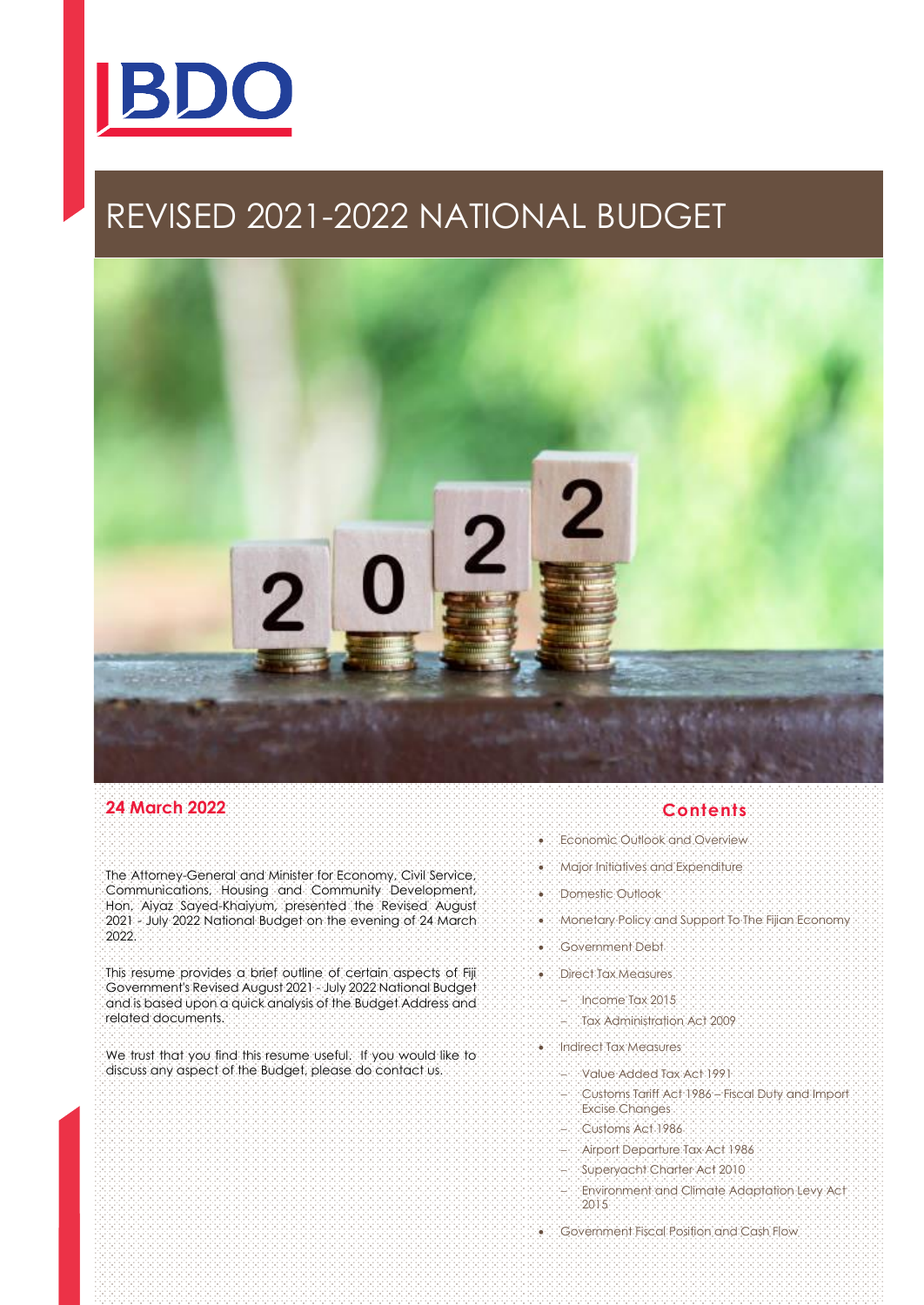## **ECONOMIC OUTLOOK AND OVERVIEW**

Key Indicators of Economic Outlook are summarised below:

|                                                         | <b>Revised</b><br><b>Budget</b><br><b>Calendar</b><br><b>Year 2022</b><br><b>Forecast</b> | <b>Initial</b><br><b>Budget</b><br><b>Calendar</b><br><b>Year 2022</b><br><b>Forecast</b> | <b>July Budget</b><br><b>Calendar Year</b><br>2021<br><b>Estimate</b> | <b>Calendar Year</b><br>2020<br><b>Estimate</b> | <b>Calendar Year</b><br>2019<br>Provisional |
|---------------------------------------------------------|-------------------------------------------------------------------------------------------|-------------------------------------------------------------------------------------------|-----------------------------------------------------------------------|-------------------------------------------------|---------------------------------------------|
| Nominal gross domestic product -<br>million dollars     | 10,845                                                                                    | 10,303                                                                                    | 9,508                                                                 | 9.921                                           | 11,874                                      |
| Real gross domestic product -<br>million dollars        | 9,680                                                                                     | 9,172                                                                                     | 8,697                                                                 | 9,067                                           | 10,686                                      |
| GDP growth / - contraction - real %                     | 11.3                                                                                      | 6.2                                                                                       | $-4.1$                                                                | $-15.7$                                         | $-0.4$                                      |
| Total exports - million dollars<br>(excluding aircraft) | 2,026                                                                                     | 1,925                                                                                     | 1,747                                                                 | 1,755                                           | 2,158                                       |
| Total imports - million dollars<br>(excluding aircraft) | 4,637                                                                                     | 4,099                                                                                     | 4,071                                                                 | 3,738                                           | 5,074                                       |
| Visitors' arrival – numbers                             | 447,000                                                                                   | 268,000                                                                                   | 32,000                                                                | 147,000                                         | 894,000                                     |
| Tourism earnings - million dollars                      | 998.2                                                                                     | 486.6                                                                                     | 36.5                                                                  | 314.9                                           | 2,065.5                                     |
| Sugar and molasses exports -<br>million dollars         | 103.5                                                                                     | 97.1                                                                                      | 74.4                                                                  | 101.6                                           | 99.4                                        |
| Inflation - $%$                                         | 4.5                                                                                       | 2.4                                                                                       | 3.0                                                                   | $-2.8$                                          | $-0.9$                                      |

|                          | <b>Revised Budget</b><br><b>Fiscal Year</b><br>2021-2022<br>(Revised Budget) | <b>Initial</b><br><b>Budget</b><br><b>Fiscal Year</b><br>2021-2022<br>(Budget) | <b>Fiscal Year</b><br>2020-2021<br>(Actual) | <b>Fiscal Year</b><br>2019-2020<br>(Actual) |
|--------------------------|------------------------------------------------------------------------------|--------------------------------------------------------------------------------|---------------------------------------------|---------------------------------------------|
| <b>Total Revenue</b>     | 2,253.1                                                                      | 2,085.1                                                                        | 2,143.0                                     | 2,716.7                                     |
| <b>Total Expenditure</b> | 3.715.1                                                                      | 3.690.5                                                                        | 3.190.3                                     | 3,353.7                                     |
| <b>Net Deficit</b>       | (1,462.0)                                                                    | (1,605.4)                                                                      | (1,047.3)                                   | (637.0)                                     |
| Net Deficit as % of GDP  | $(14.2\%)$                                                                   | $(16.2\%)$                                                                     | $(10.8\%)$                                  | $(5.9\%)$                                   |

*(Source: Ministry of Economy)*

*Quote - Do not save what is left after spending; instead spend what is left after saving.*

- *Warren Buffett*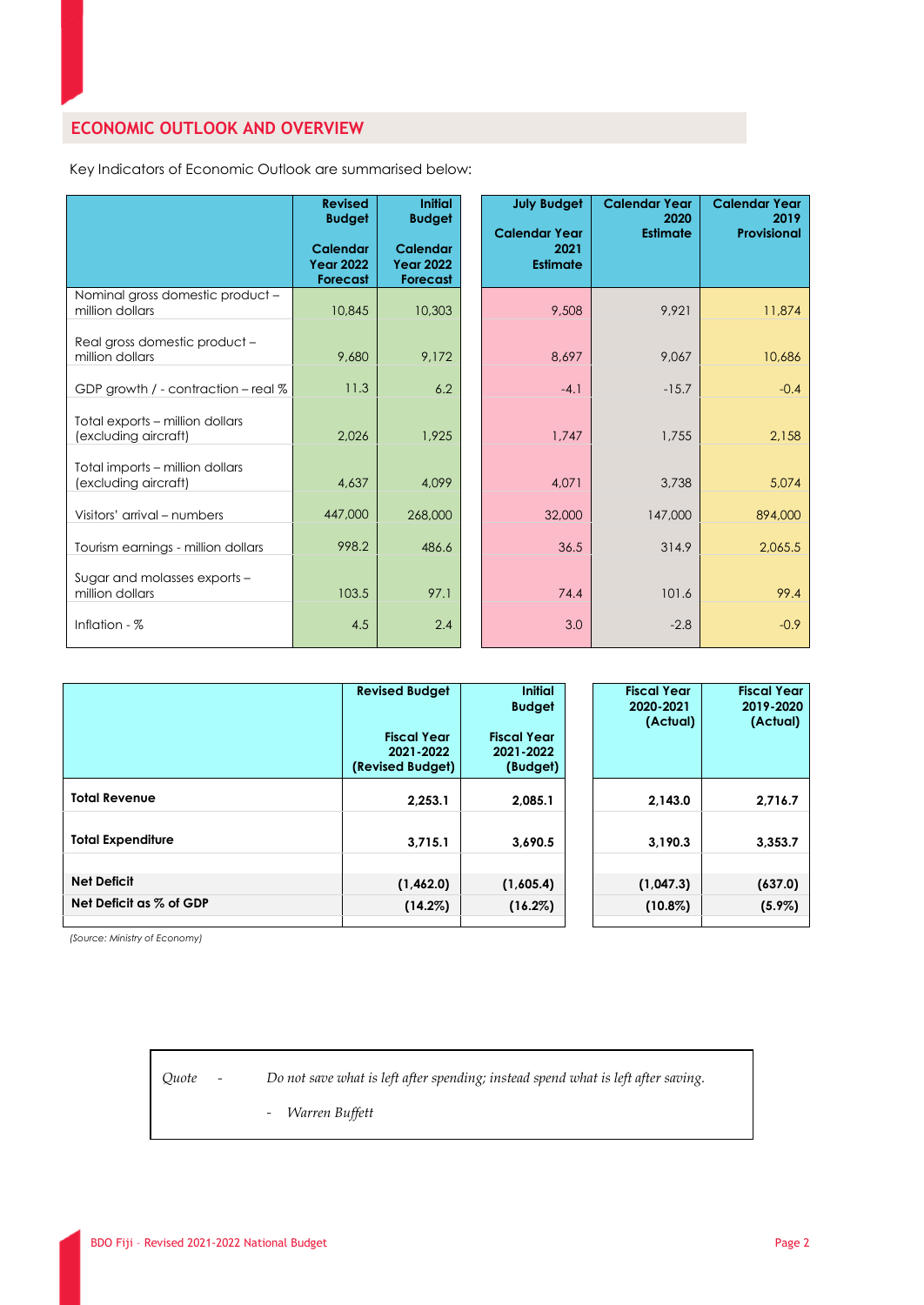## **MAJOR INITIATIVES AND EXPENDITURE**

#### *Major Initiatives in the Revised Budget*

#### **Value Added Tax**

- Effective from 1 April 2022, zero-rated VAT will apply on 21 basic consumer items to cushion the impact of higher global prices on Fijian consumers. Government expects to lose around \$163 million in tax revenues from zero-rating these goods.
- To recoup these lost revenues from the zero rating of VAT, effective from 1 April 2022, a higher VAT rate of 15 percent will apply on a select list of goods and services.
- For prescribed services that previously attracted ECAL of 5 percent, this will no longer be applicable. Instead, the higher VAT rate of 15 percent will now apply to those prescribed services with turnover of above \$100,000.
- Full details are provided in Value Added Tax section.

#### **Fuel Duty**

The 20 cents per litre fuel duty will be removed to offer much-needed relief to consumers and businesses.

#### **National Minimum Wage**

• Following a nationwide consultation process, the national minimum wage (NMW) rate will now be increased from \$2.68 to \$4.00 per hour in four tranches as follows:

| <b>Effective Date</b> | <b>NMW Rate Per Hour</b> |
|-----------------------|--------------------------|
| $1st$ April 2022      | \$3.01                   |
| 1st July 2022         | \$3.34                   |
| 1st October 2022      | \$3.67                   |
| 1st January 2023      | \$4.00                   |

#### **Investment in Fijian Drua**

- The establishment of the Fijian Drua and the business activity created by its participation in the Super Rugby Pacific competition will further support the development and commercialisation of the local sporting industry.
- To assist the Fiji Rugby Union (FRU) and the Fijian Drua in meeting the New Zealand Rugby Union's financing requirements for Super Rugby Pacific, Government will invest \$6 million for a 51 percent stake in Counter Ruck Pte. Limited (CRL), which owns and operates the Fijian Drua.

#### *Expenditure Support*

#### **Expanding Health Services through Private General Practitioners**

- In June 2021, Government engaged the services of 14 General Practitioners (GPs) and one medical centre General Practitioner as part of a new scheme to improve the reach and quality of medical services to members of the public during the COVID-19 pandemic.
- Government is seeking to expand the list of general outpatient services and medical care that eligible patients have access to through the inclusion of additional services including Multi Urine Dipstick Test, Electrocardiogram (ECG), Nebulizer (for asthma medications), Oxygen supply, and Ultrasound scan.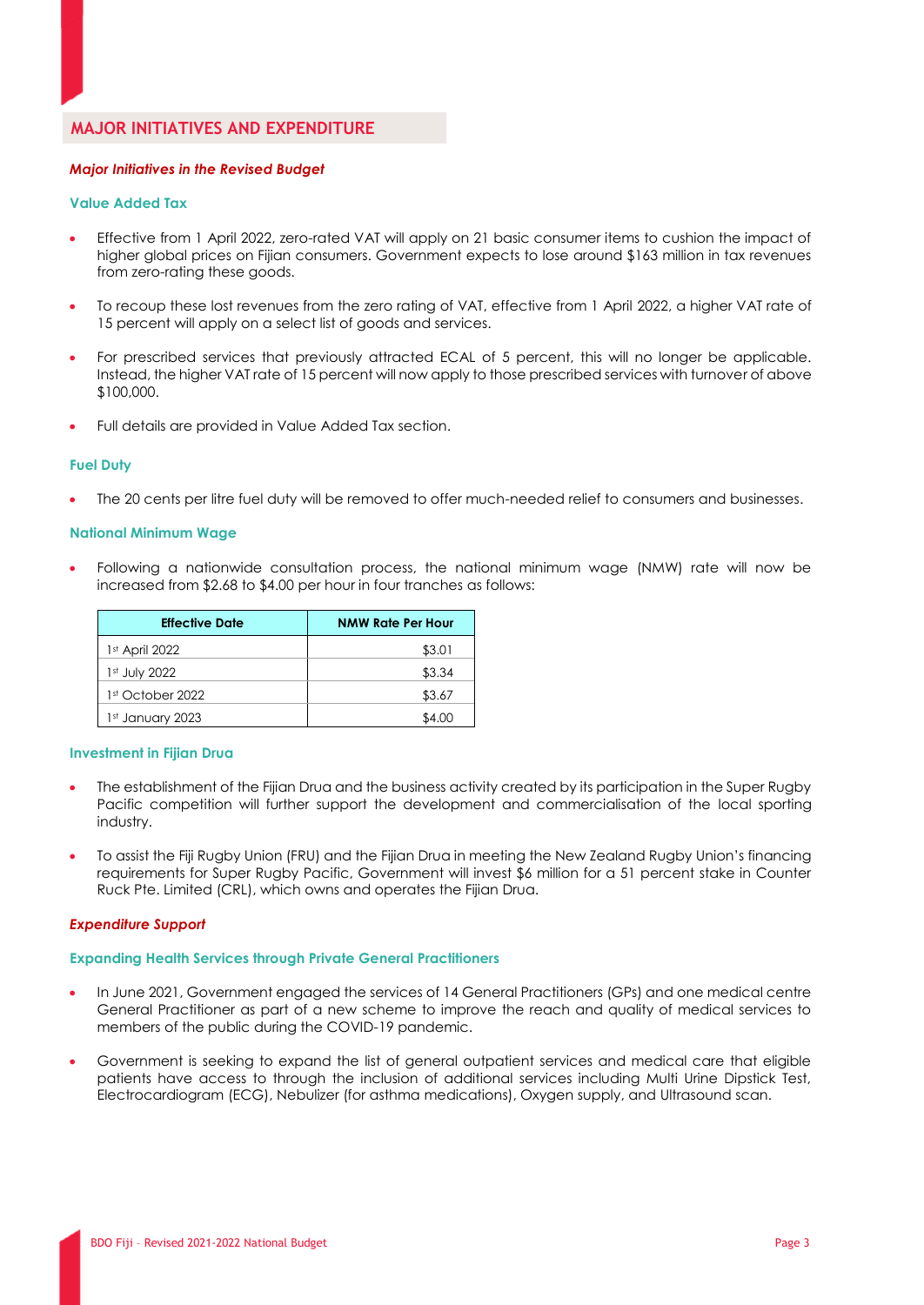## **MAJOR INITIATIVES AND EXPENDITURE (CONT'D)**

#### **Expanding Health Services through Private General Practitioners (Cont'd)**

- Government will also engage GP's/practices that provide laboratory services for blood sample testing for Sugar, Complete Blood Count (CBC), Basic metabolic panel (basic electrolyte panel), Cholesterol (lipid profile), Glycated hemoglobin (Hemoglobin A1C), Liver function, and Renal function.
- Government is also engaging private dental practitioners (DPs) to improve the oral health of all Fijians, including school aged children, through government- funded access to private dental care. Services to be included under this initiative includes consultation/oral examination, extraction, temporary filling, and permanent filling.

#### **Public Utilities**

• The Water Authority of Fiji (WAF) is provided a grant of \$195.2 million, of which \$80.7 million is for operating expenditure and \$114.5 million is for capital expenditure. WAF's operating budget has been increased by \$8.7 million to boost the provision of water and sewerage services.

#### **Roads**

• The Fiji Roads Authority (FRA) has been allocated \$338.2 million in the FY2021-2022 Revised Budget, of which \$13.1 million is for operating expenditure and \$325.1 million is for capital expenditure. Of this, \$72.9 million is allocated for essential road maintenance, \$60.0 million to expand FRA's road renewal and rehabilitation programme, \$34.0 million for the upgrade and replacement of bridges, and \$14.5 million is allocated to the Rural Roads Programme.

#### **Education and Skill Development**

• The Education sector is provided a total budget of \$661.6 million. This includes \$447.1 million to the Ministry of Education, Heritage and Arts, \$47.9 million to Higher Education Institutions and \$156.5 million for tertiary education funding. Government will continue to provide free education, bus fare assistance and other education-related initiatives.

#### **COVID-19 Restrictions**

• From 25 March, wearing of masks will become optional, all venues may operate at full capacity. Social distancing requirements will no longer be enforced.

#### **Inbound Travellers**

- From 7 April, 3 nights stay requirement upon entry into Fiji will be removed. Also, from 7 April, fullyvaccinated visitors, residents and citizens will only need to conduct a rapid antigen COVID-19 test within 24 hours of arrival at an approved testing facility.
- From 7 April, the Travel Partner System will be removed, and all visitors to Fiji will be allowed provided they are fully vaccinated and subject to rapid antigen COVID-19 test rules.

#### **Vaccine Pass**

• Given the recent global surge in COVID cases and as part of future-proofing Fiji's COVID-19 response efforts, the Fijian Vaccine Pass (FVP) will be rolled out in the next few months. The first phase will be focused on citizens and permit holders who have been vaccinated in Fiji and who need to travel overseas.

The Fijian Vaccine Pass will be in both digital and paper format, and contain an individual's profile picture for easier identification.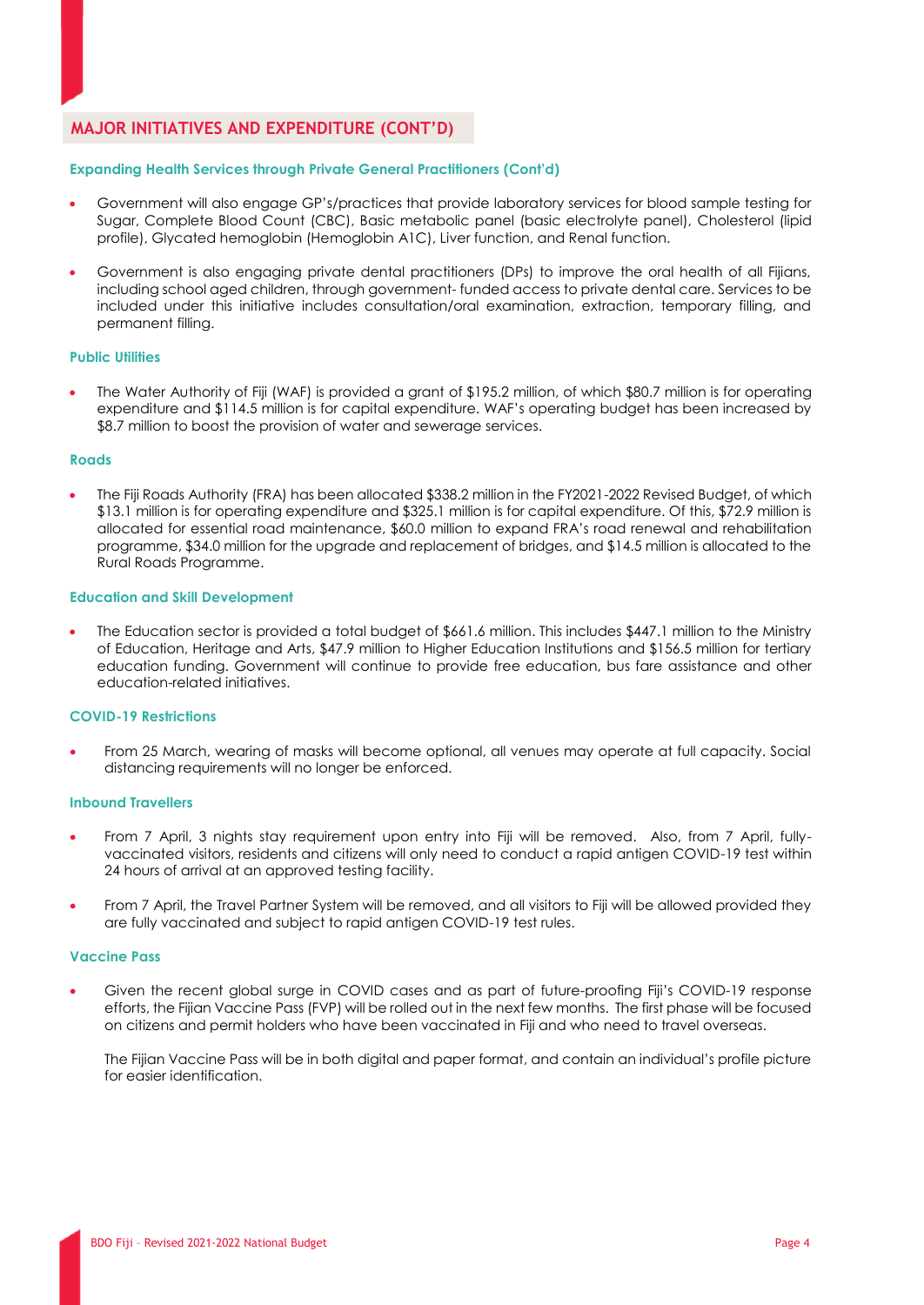## **MAJOR INITIATIVES AND EXPENDITURE (CONT'D)**

#### **Town Planning Act**

The Town Planning Act is proposed to be amended, particularly provisions around the notification and objection period. By way of amendment to the Town Planning Act, the Permanent Secretary responsible for town planning will approve block rezoning of those areas.

Through amendments to the Town Planning Act, General Provisions for Schemes and Areas, home-based businesses will be allowed to operate from residential areas without going through the rezoning process, provided they meet set conditions of operations that are in keeping with the residential nature of the area.

#### **Others**

- The Government will soon launch a dedicated website that contains an Online Patient Information System to streamline the administration of PPP scheme and initiatives. Through this online platform, GPs will have access to patients seen under the PPP scheme.
- Marketing grant to Tourism Fiji will increase by \$893,000, to a total of \$20.9 million.

*Quote - We must consult our means rather than our wishes.*

- *George Washington*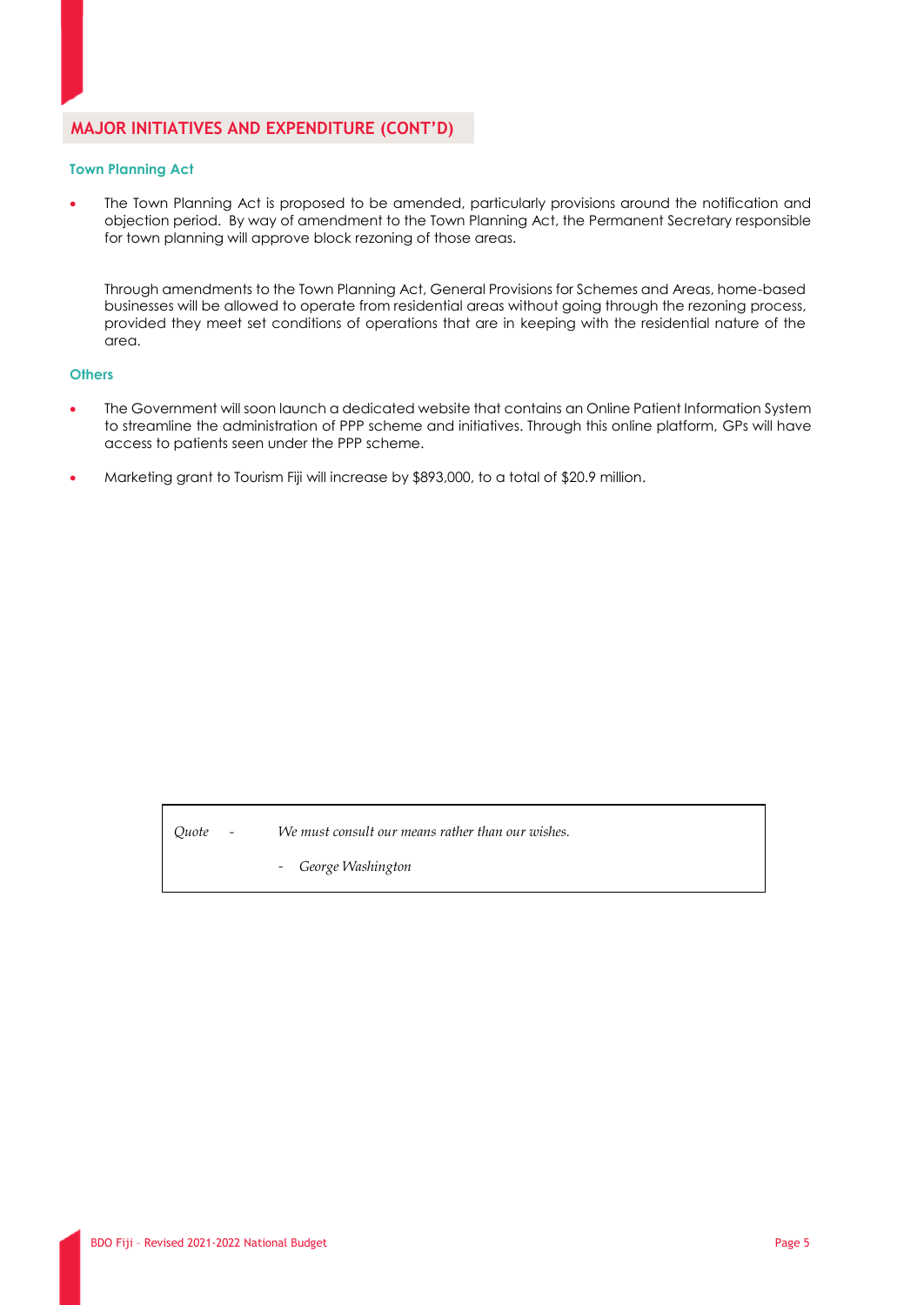## **DOMESTIC OUTLOOK**

#### *GDP Growth*

The Fijian economy is estimated to have declined by 15.2 percent in 2020, compared to 15.7 percent contraction expected earlier. The improvement is largely due to contributions from the Public Administration, Agriculture and Transport & Storage sectors.



As illustrated in the chart above, the domestic economy is estimated to have further contracted by 4.1 percent in 2021, following the spin- off impacts of the second wave of COVID-19 infections on the economy. The associated movement restrictions and extended closure of international tourism exacerbated the subdued aggregate demand and sectoral activity.

The tourism industry contributes an estimated 40 percent of GDP both directly and indirectly, thus Fiji's economic recovery is inexorably tied to the rebound in tourism. Visitor arrivals fell from a record-high of 894,389 in 2019 to 146,905 in 2020, then further to 31,618 in 2021. On a positive note, visitor arrivals tallied 27,516 over the two months ending February 2022. However, visitor arrivals are not projected to fully return to pre-pandemic levels until at least 2024.

After 3 consecutive years of decline, it is expected that the economy will rebound by 11.3 percent in 2022. Services-related sectors such as Accommodation & Food Services, Transport & Storage, Finance & Insurance, and Wholesale & Retail trade are expected to note a turnaround. The primary and industrial sectors are also anticipated to grow in line with the recovery in domestic demand and the labour market.

Despite the upward revision to the growth forecast, there remains downside risks to the medium-term outlook. Rising inflation (particularly for fuel), global supply chain bottlenecks, the risk of new variants, a slower-thanexpected tourism recovery, investor caution in light of the upcoming General Elections and ongoing threats from natural disasters and climate change can easily undermine Fiji's economic recovery going forward.

The broad-based recovery is expected to continue into 2023 and 2024, with the economy envisaged to expand further by 8.5 percent and 7.7 percent, respectively.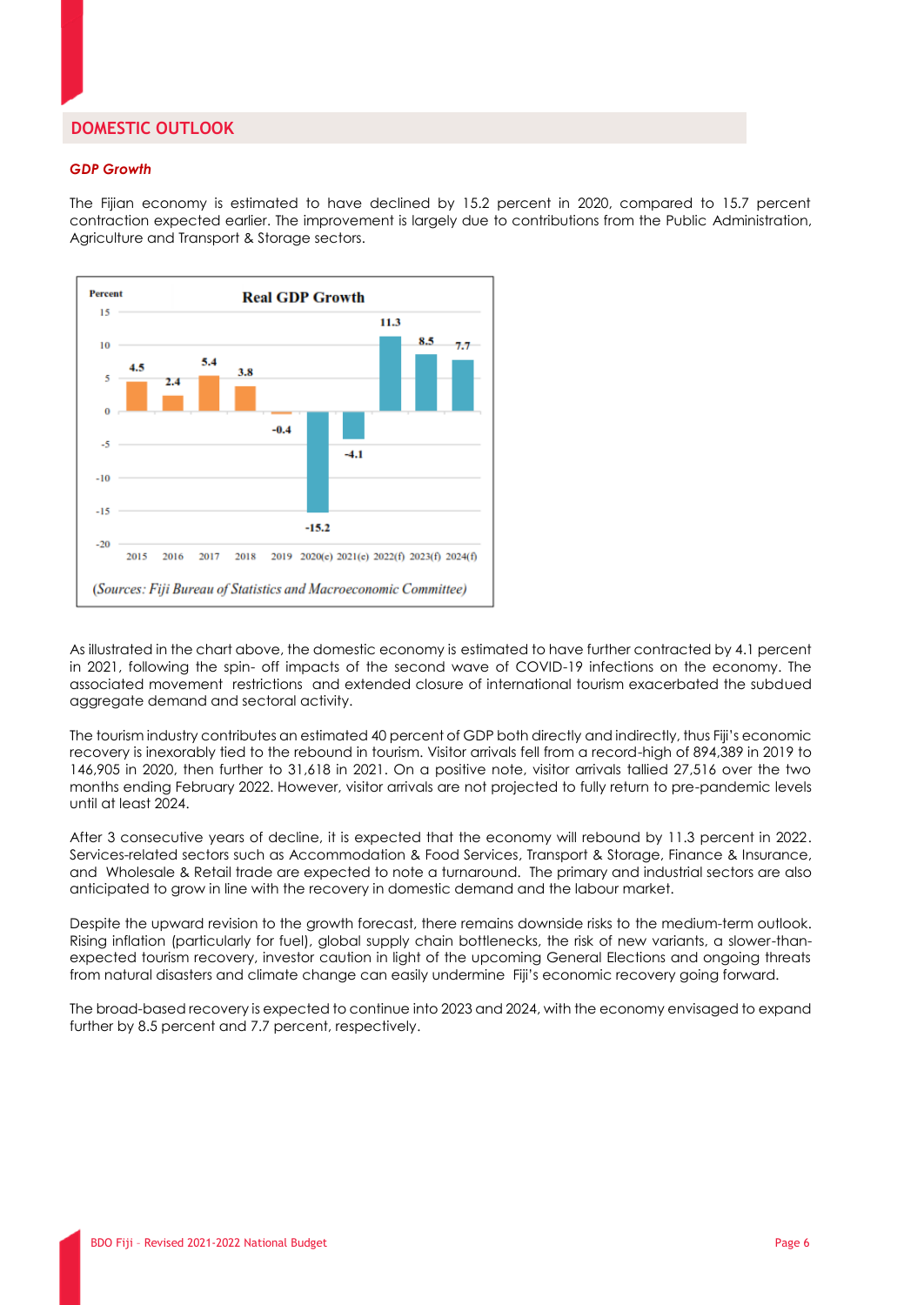## **DOMESTIC OUTLOOK (CONT'D)**

#### *Inflation*

The inflation rate noted a significant turnaround over the last seven months (August 2021 – February 2022) and averaged 1.8 percent, after remaining in negative territory for nearly two years, largely influenced by pandemicinduced supply shocks. These included movement restrictions and consequent labour shortages, higher food and fuel prices, higher freight costs and a mismatch between pent-up demand and inadequate supplies.

Annual inflation stood at 1.9 percent in February 2022 with increases noted in the food and non-alcoholic beverages, health and miscellaneous services categories, and decreases in the restaurants & hotels and transport categories. The year-end inflation rate stood at 3.0 percent in 2021 primarily driven by higher prices for food and fuel.

Over the next few months, domestic inflation is expected to rise as local fruit and vegetable prices increase due to floods associated with TC Cody. In addition, the geopolitical conflict between Russia and Ukraine poses further risks to inflation as Brent crude oil prices are trending above US\$100 per barrel. As a result, year-end inflation is now estimated at 4.5 percent, largely reflective of higher prices for food and fuel throughout 2022. In the medium-term, inflation is forecast to moderate to 3.0 percent and 2.6 percent by the end of 2023 and 2024, respectively.



#### *Foreign Reserves*

As at 24 March, foreign reserves (RBF holdings) were around \$3,162.4 million, equivalent to cover 8.7 months of retained imports of goods and services.

#### *Money and Credit*

Money supply registered an annual growth of 10.7 percent in January 2022, on account of higher gross reserves and quantitative easing measures. In the same period, private sector credit recorded an annual growth of 0.6 percent driven by increased lending to private sector business entities from the commercial banks and the Fiji Development Bank (FDB), a result of the higher drawdowns noted for RBF's lending facilities in January.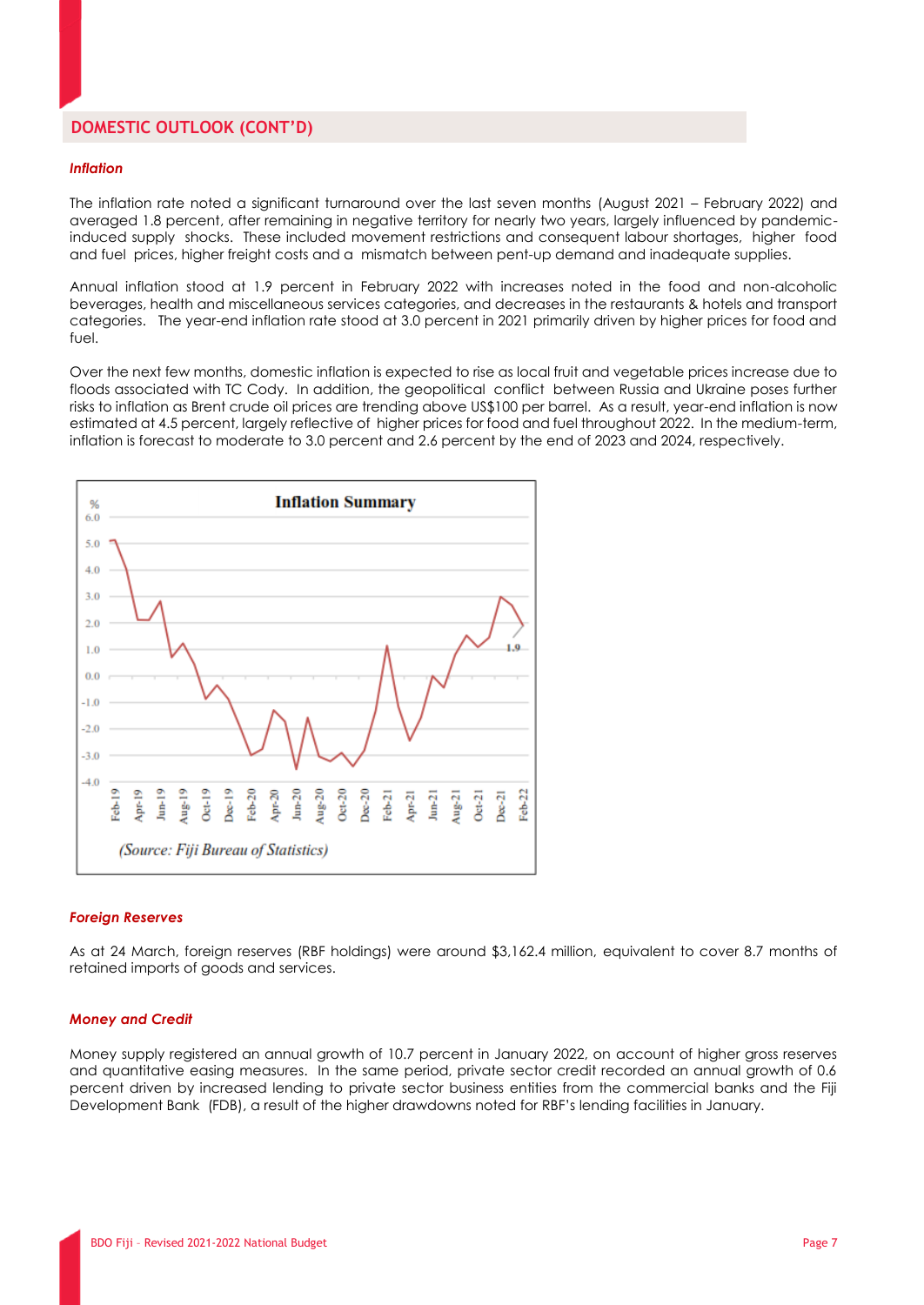## **DOMESTIC OUTLOOK (CONT'D)**

#### *Interest Rates*

The weighted average outstanding rates for banks have noted a general downward trend since the start of COVID-19.

The graph below shows the outstanding lending rate for commercial banks which stood at 5.72 percent in January 2022, representing an annual decline of 37 basis points. Similarly, the weighted average outstanding time deposit rate fell over the year by a significant 117 basis points to 1.92 percent from 3.09 percent in January 2021.

The weighted average savings deposit rate dipped further over the year (-10.0 basis points), registering 0.44 percent at the end of January 2022. Similar reductions have also been noted for yields on Government securities.



#### *Exchange Rates*

Over the year in February 2022, the Fijian dollar (FJD) strengthened against the New Zealand dollar (4.1 percent), Australian dollar (3.6 percent), Euro (2.8 percent) and the Japanese Yen (2.1 percent) but was lower against the United States dollar (-5.8 percent).

In February 2022, the Nominal Effective Exchange Rate (NEER) index was lower over the year (-0.6 percent), indicating a general weakening of the FJD. Likewise, the Real Effective Exchange Rate (REER) index fell over the year (-2.5 percent), denoting a gain in trade competitiveness largely on account of lower relative prices against major trading partner currencies given their higher inflationary pressures.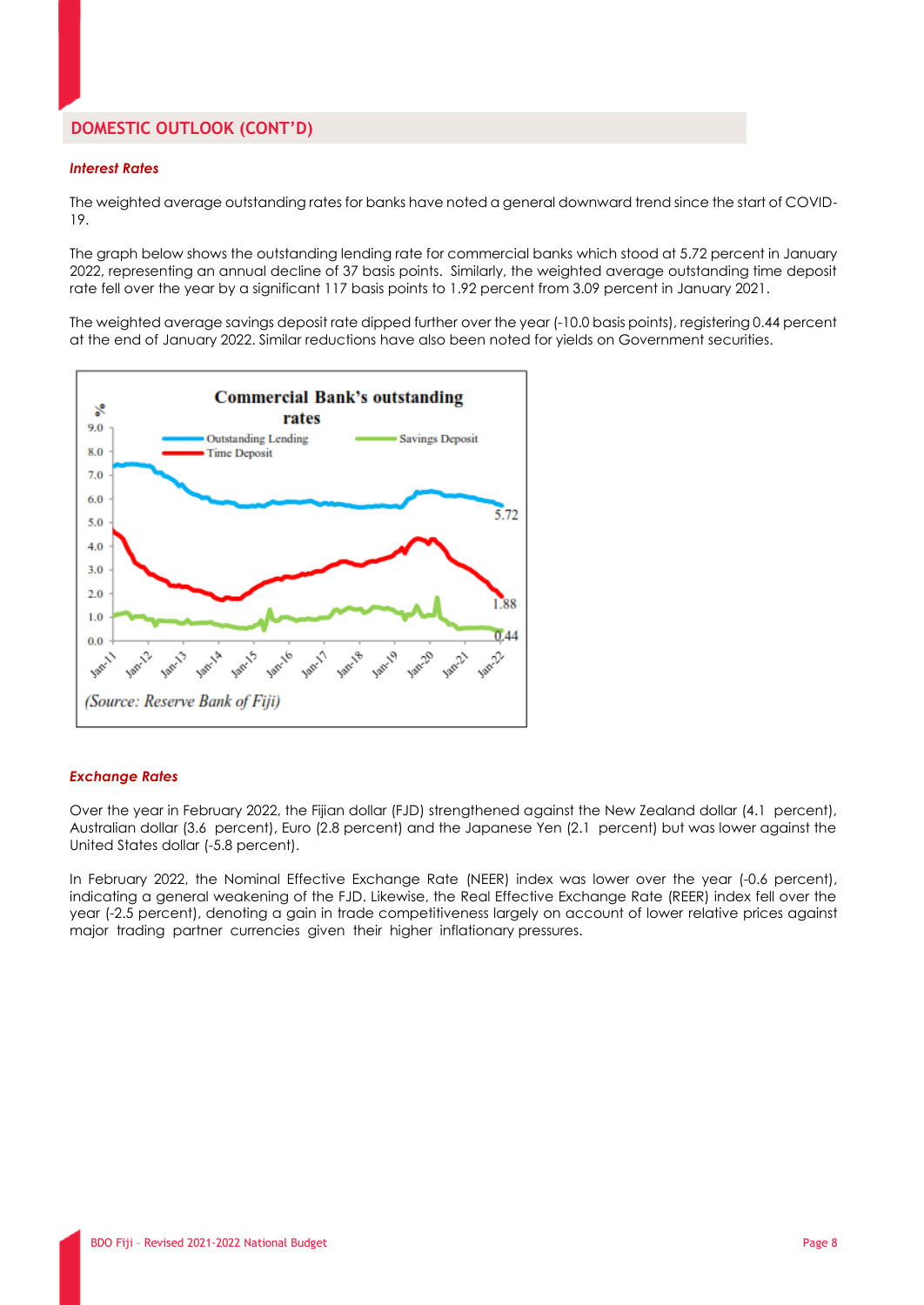## **MONETARY POLICY AND SUPPORT TO THE FIJIAN ECONOMY**

The RBF continued to support the economy via unconventional means, particularly through its targeted lending facilities and investment in Government bonds.

More specifically, the RBF expanded its balance sheet since the start of this financial year by \$950 million with increased allocations towards the Disaster Rehabilitation & Containment Facility (\$400 million), Import Substitution and Export Financing Facility (ISEFF) (\$200 million), and through additional investment in Government bonds (\$350 million). Moreover, the scope of eligible borrowers under the ISEFF was extended in December 2021 to cover businesses engaged in the export of services. These actions have provided adequate liquidity to the banking system, supported credit activity and placed downward pressure on interest rates.

From a macro-prudential perspective, supervisory assessments have shown that the financial system remains stable, supported by adequate capital positions, high banking system liquidity levels and sufficient provisioning. Moreover, the nascent recovery in the economy has significantly reduced the number of customers supported by loan moratoriums.

By year-end, banking system liquidity is expected to remain more than ample against the backdrop of Government's higher external loan drawdowns and the continued economic recovery.

As at 22 March, liquidity levels were around \$2,162.6 million. Given the excess liquidity and the current accommodative monetary policy stance, no upward pressure is anticipated on lending rates during the year.

*Quote - A budget is telling your money where to go instead of wondering where it went.*

- *Dave Ramsey*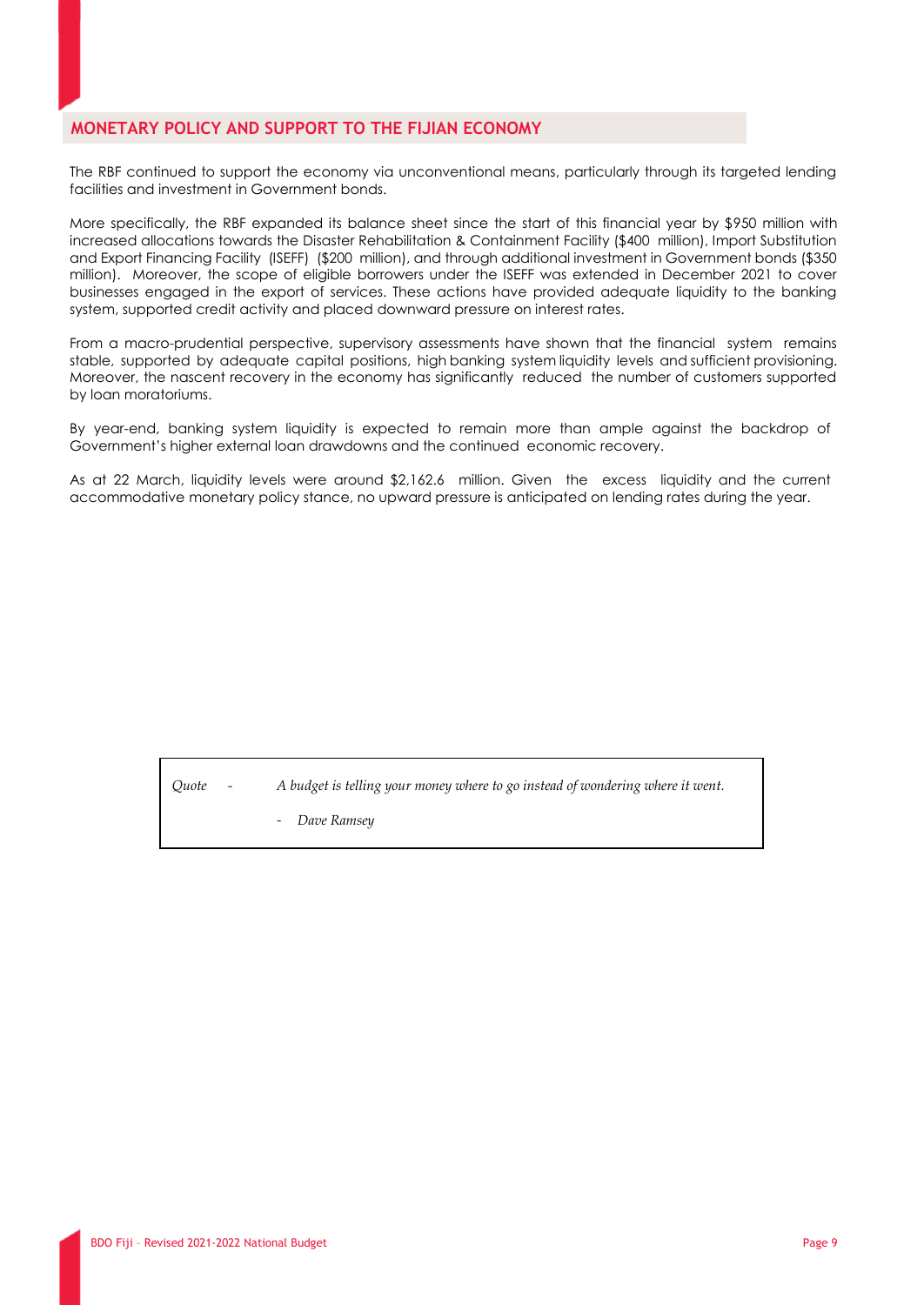## **GOVERNMENT DEBT**

Government debt is forecast to reach \$9.1 billion, equivalent to 88.4 percent of GDP by end of July 2022. Domestic debt is forecast at \$5.8 billion (64 percent) and external debt is forecast at \$3.3 billion (36 percent).

| <b>Particulars</b>            | <b>July 2018</b> | <b>July 2019</b> | <b>July 2020</b> | <b>July 2021</b> | <b>July 2022</b><br><b>Revised</b><br>Forecast |
|-------------------------------|------------------|------------------|------------------|------------------|------------------------------------------------|
| Domestic Debt                 | 3,763.0          | 4,278.5          | 4.976.5          | 5.241.2          | 5,825.7                                        |
| <b>External Debt</b>          | 1,457.5          | 1,456.8          | 1.709.5          | 2.422.5          | 3,300.0                                        |
| <b>Total Debt</b>             | 5,220.5          | 5,735.2          | 6,686.0          | 7,663.7          | 9,125.7                                        |
| Debt (as % of GDP)            | 46.0             | 49.3             | 65.5             | 79.8             | 88.6                                           |
| Domestic to Total Debt        | 72%              | 75%              | 74%              | 68%              | 64%                                            |
| <b>External to Total Debt</b> | 28%              | 25%              | 26%              | 32%              | 36%                                            |

 *(Source: Ministry of Economy)*

On 18 March 2022, Government accessed Phase two of the COVID-19 Crisis Response Emergency Support Loan from JICA amounting to JPY10 billion (FJ\$176.8 million) at concessional terms, with a 15-year repayment period inclusive of a 4 -year grace period at 0.01 percent interest rate. The first phase of the program also amounted to JPY10 billion (FJ\$187.4 million) and was accessed in FY2020-2021. Subsequent to the Phase two drawdown, JICA is now the largest bilateral lender to Government.

Government is currently finalising policy-based loans with the ADB and the World Bank Group amounting to around US\$300 million. Financing will be subject to the completion of policy reform actions as agreed to with multilateral partners. The policy reforms broadly aim to promote private sector-led economic recovery, strengthen debt and Public Financial Management (PFM), enhance climate, disaster and social resilience, improve public policy for community resilience and increase the efficiency and adaptability of Fiji's social protection systems.

Overall, Government in the last two years has accessed over FJ\$900 million in highly concessional financing from development partners. This has significantly lowered the borrowing cost in the domestic market as liquidity levels in the banking system have increased.

Government is in the process of finalising its Liability Management Operations (LMO) Policy which maps out processes for conducting debt management operations such as bond call options, bond switches and buy backs. The principal functions of the LMO are to enhance market liquidity and mitigate refinancing risk consistent with the Medium-Term Debt Management Strategy (MTDS).

The risk indicators are summarized below.

|                                   |                                 | January<br>2020 | January<br>2021 | January<br>2022 |
|-----------------------------------|---------------------------------|-----------------|-----------------|-----------------|
| Nominal debt as percentage of GDP |                                 | 50.5            | 69.4            | 79.6            |
| Cost of Debt                      | Weighted Av. IR (percent)       | 6.2             | 5.2             | 4.6             |
| Refinancing risk                  | ATM (years)                     | 8.3             | 9.6             | 10.8            |
| Interest rate risk                | ATR (years)                     | 6.9             | 8.0             | 9.5             |
| FX risk                           | FX debt (percent of total debt) | 25.3            | 25.9            | 31.2            |

 *(Source: Ministry of Economy)*

Government guaranteed debt stood at \$1.1 billion, equivalent to 10.9 percent of GDP at the end of January 2022. This represents a 4.7 percent increase over the quarter and an increase of 27.2 percent when compared to the same period last year, solely attributed to the utilisation of approved guaranteed facilities by Fiji Airways, FDB and Fiji Sugar Corporation Ltd (FSC).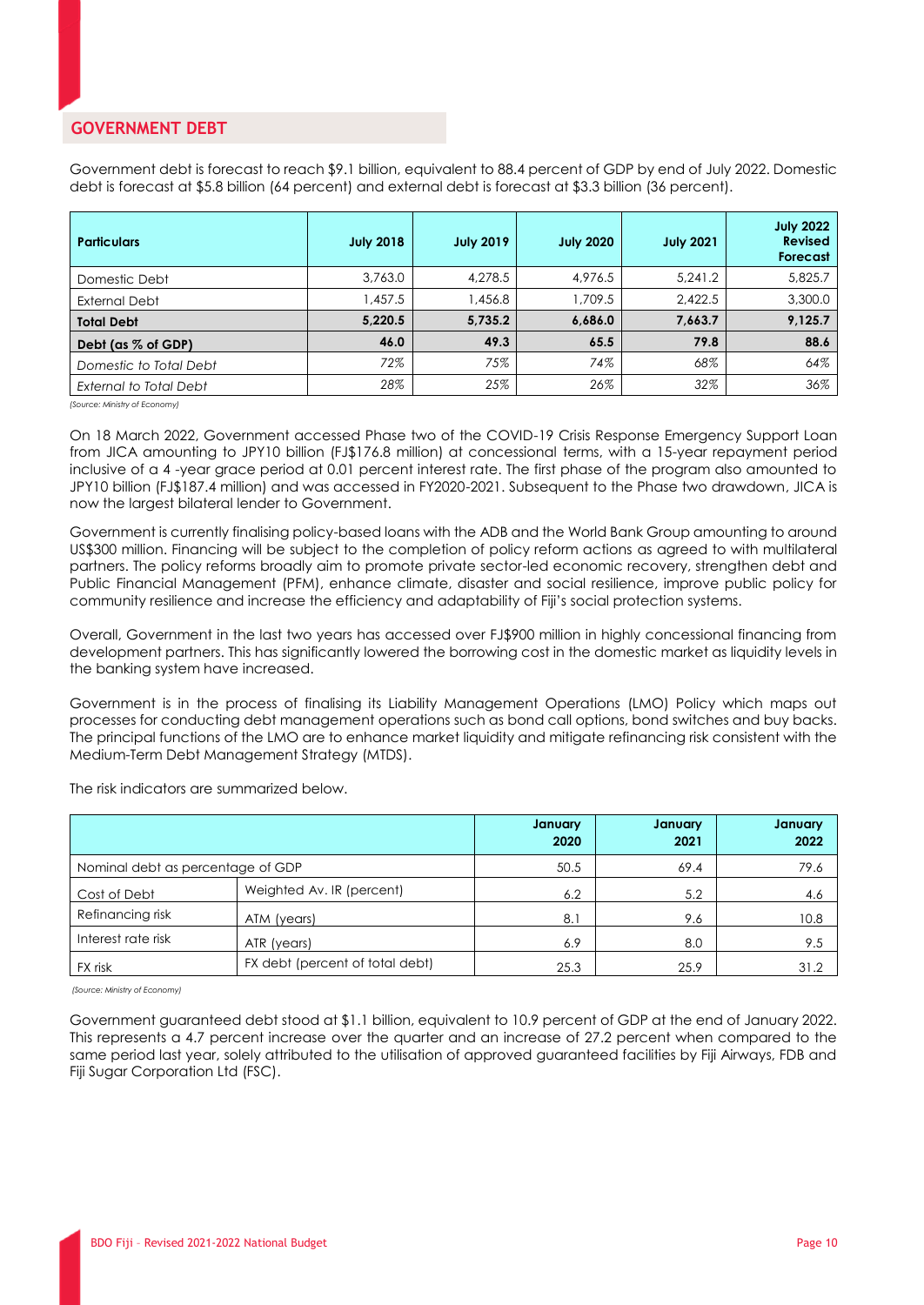## **GOVERNMENT DEBT (CONT'D)**

The conversion of Government loans to equity with entities such as FSC, Pacific Fishing Company Pte. Limited, Fiji Rice Limited, Food Processors (Fiji) Limited and Viti Corp Company Limited is still progressing, and the finalisation of this process should reduce the total outstanding lending fund portfolio. As at 31 January 2022, the total lending portfolio of Government amounts to \$815.7 million.

Overall, Government's broad debt policies are as follows:

- Set the debt to GDP ratio back on a downward trajectory;
- Lower the cost of debt through concessional financing from multilateral and bilateral partners;
- Maintain an optimal cost and maturity structure for Government's debt portfolio to ensure prudent liability management;
- Develop the domestic bond market to focus more on liquidity, transparency, secondary market trading, settlement mechanisms and investor diversification;
- Ensure consistent domestic market operations and provide clear investor guidance and market signaling for market development; and
- Minimise risks associated with on-lending and contingent liabilities.

*Quote - Budget is not for people who do not have enough money. It is for everyone who wants to ensure that their money is enough.*

- *Rosette Mugidde Wamambe*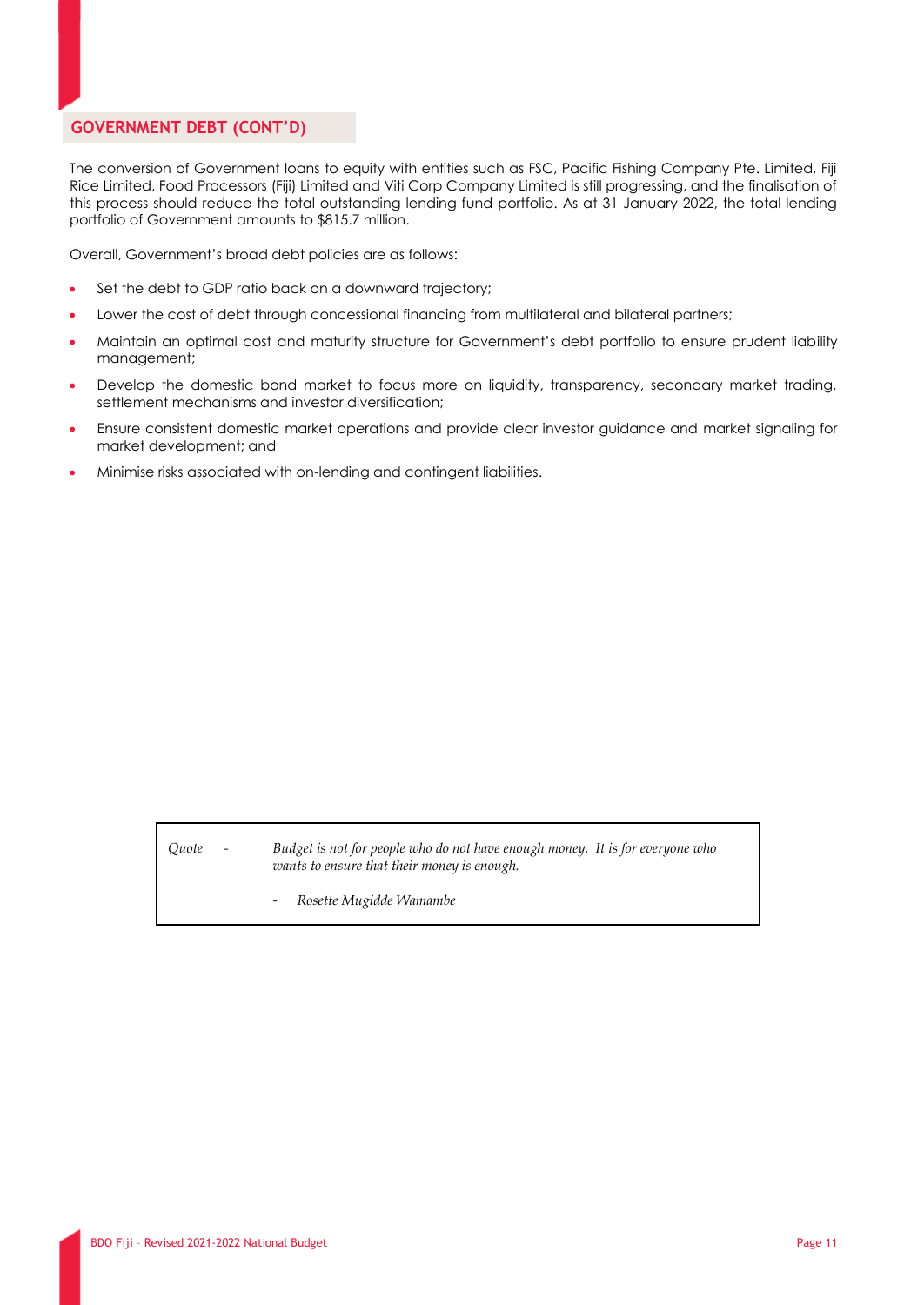## **DIRECT TAX MEASURES**

#### *Income Tax Act 2015*

The taxation measures announced are effective 1 April 2022, unless stated otherwise.

| <b>Policy</b>                                                                               | <b>Description</b>                                                                                                                                                                                                                                   |  |  |
|---------------------------------------------------------------------------------------------|------------------------------------------------------------------------------------------------------------------------------------------------------------------------------------------------------------------------------------------------------|--|--|
| 1. Social Responsibility Tax (SRT) and<br>Environment and Climate Adaptation<br>Levy (ECAL) | ECAL will be removed and the SRT rate will be increased by 5% for the<br>computation of personal income tax. The tax burden will remain the same. The<br>new SRT structure will be as follows:                                                       |  |  |
|                                                                                             | <b>Chargeable Income</b><br><b>Social Responsibility Tax Payable</b>                                                                                                                                                                                 |  |  |
|                                                                                             | $$270,001 - $300,000$<br>18% of excess over \$270,000                                                                                                                                                                                                |  |  |
|                                                                                             | $$300,001 - $350,000$<br>\$5,400 + 19% of excess over \$300,000                                                                                                                                                                                      |  |  |
|                                                                                             | $$350,001 - $400,000$<br>\$14,900 + 20% of excess over \$350,000                                                                                                                                                                                     |  |  |
|                                                                                             | $$400,001 - $450,000$<br>\$24,900 + 21% of excess over \$400,000                                                                                                                                                                                     |  |  |
|                                                                                             | $$450,001 - $500,000$<br>\$35,400 + 22% of excess over \$450,000                                                                                                                                                                                     |  |  |
|                                                                                             | $$500,001 - $1,000,000$<br>\$46,400 + 23% of excess over \$500,000                                                                                                                                                                                   |  |  |
|                                                                                             | \$161,400 + 24% of excess over \$1,000,000<br>$$1,000,000 +$                                                                                                                                                                                         |  |  |
| 2. Hotel Investment Incentive                                                               | In the FY2021-2022 Budget, the Short Life Investment Package (SLIP) was<br>extended to renovations and refurbishments of existing hotels or resorts.<br>The 5-year tax holiday for investments of more than \$2 million will be extended             |  |  |
|                                                                                             | for an additional 12 months until 31 December 2023.                                                                                                                                                                                                  |  |  |
|                                                                                             | The duty-free importation for all hotels and resorts will also be extended for an<br>additional 12 months until 31 December 2023.                                                                                                                    |  |  |
| 3. Film-making and Audio-visual Incentives                                                  | The Income Tax (Film-making and Audio-visual Incentives) Regulations 2016 will<br>be amended to make the following changes:                                                                                                                          |  |  |
|                                                                                             | The film tax rebate will be decreased from 75% to 20% and will be based on<br>the expenditure incurred in Fiji and paid to Fiji residents for goods and<br>services.                                                                                 |  |  |
|                                                                                             | The maximum rebate payable per approved final certificate will not be more<br>than \$4 million.                                                                                                                                                      |  |  |
| 4. Tax incentive for the Fijian Drua                                                        | • A 13-year tax holiday will be given to the Fijian Drua to assist in its development.                                                                                                                                                               |  |  |
|                                                                                             | Import duty exemption will also be available on the importation of items<br>specifically used for the establishment of the High-Performance Unit for the Fijian<br>Drua. The period of exemption will be available from 1 July 2022 to 30 June 2023. |  |  |
| 5. Tax deduction for sponsorship                                                            | A 200% tax deduction will be available for sponsorships of not less than \$250,000<br>made to the Fijian Drua.                                                                                                                                       |  |  |
| 6. Resident Interest Withholding Tax                                                        | For ease of administration, resident interest withholding tax will be exempted on<br>interest income of less than \$1,000.                                                                                                                           |  |  |
| 7. Annual Tax Withholding Certificate                                                       | The Income Tax (Withholding Tax) Regulations 2013 will be amended to allow<br>$\bullet$<br>financial institutions to issue annual tax withholding certificates through<br>electronic means.                                                          |  |  |
| 8. Debt forgiveness                                                                         | As the economy embarks on its recovery, this policy will be extended by an<br>additional 12 months. The new extension period will be as follows:                                                                                                     |  |  |
|                                                                                             | Debt creation period will be extended from 31 December 2021 to 31<br>December 2022.                                                                                                                                                                  |  |  |
|                                                                                             | Debt forgiveness period will be extended from 31 December 2022 to 31<br>December 2023.                                                                                                                                                               |  |  |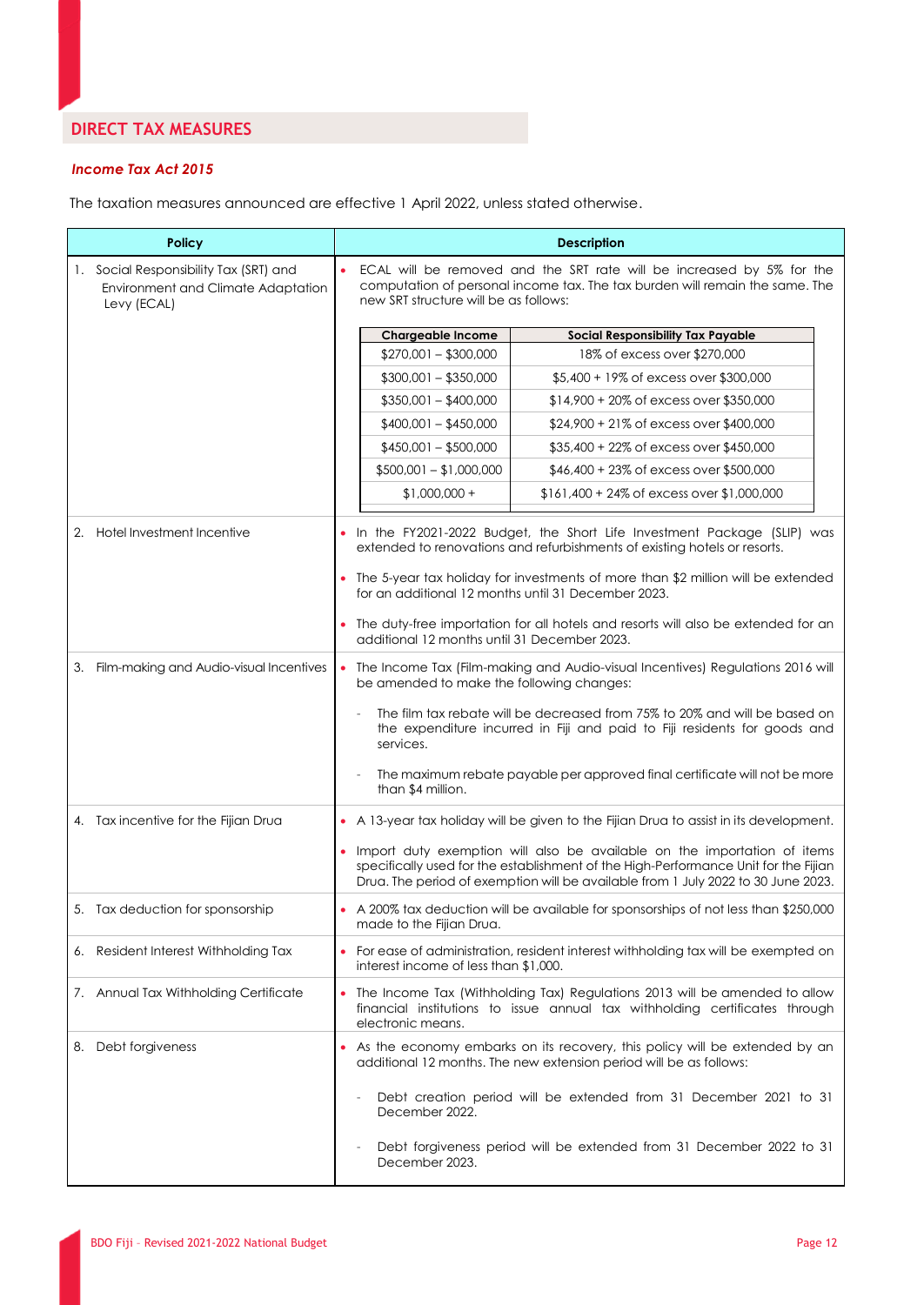# **DIRECT TAX MEASURES (CONT'D)**

## *Income Tax Act 2015 (Cont'd)*

| <b>Policy</b>                                                                                   | <b>Description</b>                                                                                                                                                                                                                                                                                                                                                                                                |
|-------------------------------------------------------------------------------------------------|-------------------------------------------------------------------------------------------------------------------------------------------------------------------------------------------------------------------------------------------------------------------------------------------------------------------------------------------------------------------------------------------------------------------|
| 9. Tax deduction for salaries and wages                                                         | The 300% deduction allowed on salaries and wages paid to an employee<br>quarantined and/or tested positive for COVID-19 will be extended from 31<br>December 2022 to 31 December 2023.                                                                                                                                                                                                                            |
| 10. Tax deduction<br>for reduction<br>$of \bullet$<br>commercial rent                           | The 200% tax deduction given to landlords for the amount of reduction of<br>commercial rent will be extended until 31 July 2023.                                                                                                                                                                                                                                                                                  |
| 11. Subdivision of Land Incentive                                                               | The incentive package for the subdivision of lots will be extended for an<br>additional 24 months until 31 July 2024.                                                                                                                                                                                                                                                                                             |
| 12. Relief to State controlled entity from  <br>costs incurred in the acquisition of<br>assets. | Section 85 of the Income Tax Act 2015 will be amended to allow an<br>exemption to any State-controlled entity that is in the business of generating,<br>distributing and retailing electricity from costs related to any grant, subsidy,<br>rebate, commission, or other assistance received or receivable by the person in<br>respect of the acquisition of the asset. This will not be applied retrospectively. |
| 13. Tax deduction for maternity leave                                                           | A 200% tax deduction will be allowed for salary and wages paid to staff on<br>maternity leave.                                                                                                                                                                                                                                                                                                                    |
| 14. Plastic Bag Levy and ECAL                                                                   | The 50 cents ECAL on plastic bags will now be renamed as Plastic Bag Levy.                                                                                                                                                                                                                                                                                                                                        |

#### *Tax Administration Act 2009*

| <b>Policy</b>               | <b>Description</b>                                                                                                                                                                                     |
|-----------------------------|--------------------------------------------------------------------------------------------------------------------------------------------------------------------------------------------------------|
| Departure Prohibition Order | Section 31 of the Tax Administration Act 2009 will be amended to remove<br>the requirement for a Fiji Revenue and Customs Service Board member to co-<br>sign a Departure Prohibition Order.           |
| Debt write-off              | Instruction 57C of the Finance Instructions 2010 will be amended to allow the<br>Chief Executive Officer of the Fiji Revenue and Customs Service to write-off<br>debts up to \$100,000 for a taxpayer. |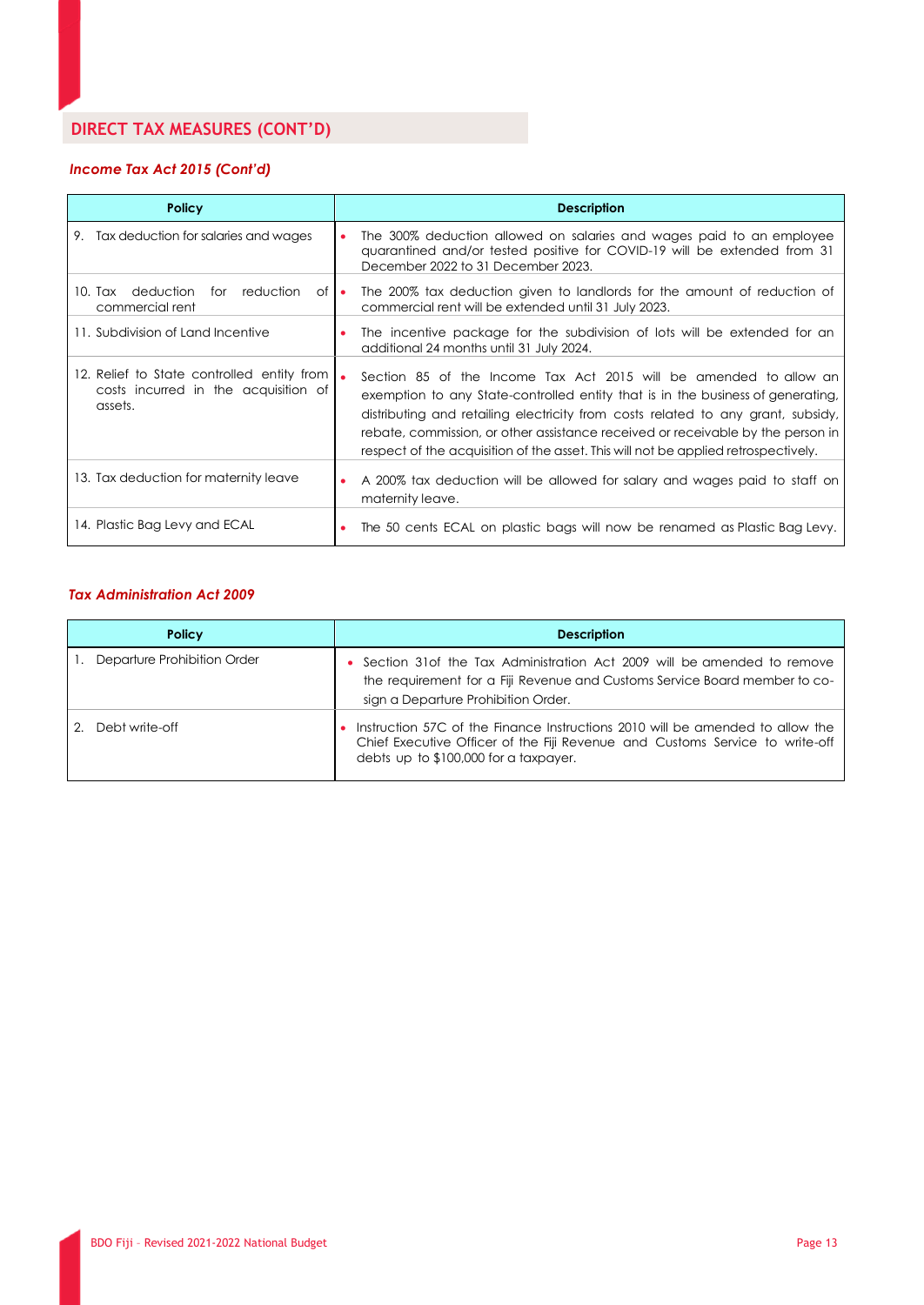## **INDIRECT TAX MEASURES**

## *Value Added Tax Act 1991*

| 1. VAT Added Tax (VAT) |           | Effective from 1 April 2022, VAT on the following goods will be zero-rated:                                                                 |
|------------------------|-----------|---------------------------------------------------------------------------------------------------------------------------------------------|
|                        |           |                                                                                                                                             |
|                        | No.       | <b>Zero Rated</b>                                                                                                                           |
|                        | 1.        | Sugar                                                                                                                                       |
|                        | 2.        | Flour                                                                                                                                       |
|                        | 3.        | Rice                                                                                                                                        |
|                        | 4.        | Canned fish                                                                                                                                 |
|                        | 5.        | Cooking oil                                                                                                                                 |
|                        | 6.        | Potato                                                                                                                                      |
|                        | 7.        | Onion                                                                                                                                       |
|                        | 8.        | Garlic                                                                                                                                      |
|                        | 9.        | <b>Baby milk</b>                                                                                                                            |
|                        | 10.       | Powdered milk                                                                                                                               |
|                        | 11.       | Liquid milk                                                                                                                                 |
|                        | 12.       | Dhal                                                                                                                                        |
|                        | 13.       | Tea                                                                                                                                         |
|                        | 14.       | Salt                                                                                                                                        |
|                        | 15.       | Soap                                                                                                                                        |
|                        | 16.       | Soap powder                                                                                                                                 |
|                        | 17.       | <b>Toilet Paper</b>                                                                                                                         |
|                        | 18.       | Sanitary pads                                                                                                                               |
|                        | 19.       | Toothpaste                                                                                                                                  |
|                        | 20.       | Kerosene                                                                                                                                    |
|                        | 21.       | Cooking gas                                                                                                                                 |
|                        | No.<br>1. | 15%<br>Air conditioners                                                                                                                     |
|                        | 2.        | Dishwashers                                                                                                                                 |
|                        | 3.        | <b>Dryers</b>                                                                                                                               |
|                        | 4.        |                                                                                                                                             |
|                        |           |                                                                                                                                             |
|                        | 5.        | Electric jugs                                                                                                                               |
|                        | 6.        | Electric lawn mowers                                                                                                                        |
|                        | 7.        | Electric and gas stoves                                                                                                                     |
|                        | 8.        | Hair dryers<br>Microwaves                                                                                                                   |
|                        | 9.        | Refrigerators and freezers                                                                                                                  |
|                        | 10.       | Mobile phones                                                                                                                               |
|                        | 11.       | Televisions                                                                                                                                 |
|                        | 12.       | Toasters                                                                                                                                    |
|                        | 13.       | Washing machines                                                                                                                            |
|                        | 14.       | Passenger motor vehicles                                                                                                                    |
|                        | 15.       | Alcohol and tobacco                                                                                                                         |
|                        | 16.       | Textile, clothing and footwear                                                                                                              |
|                        | 17.       | Perfume, jewellery and watches                                                                                                              |
|                        | 18.       | Electrical machinery and equipment                                                                                                          |
|                        | 19.       | Stereo/sound systems                                                                                                                        |
|                        | 20.       | Professional, scientific and technical services including legal                                                                             |
|                        |           | and<br>accounting,<br>management<br>and<br>consultancy,<br>architectural and engineering, scientific research and                           |
|                        |           | development, advertisement and market research,                                                                                             |
|                        |           | veterinary activities and other professional, scientific and<br>technical activities.<br>Environment and Climate Adaptation Levy prescribed |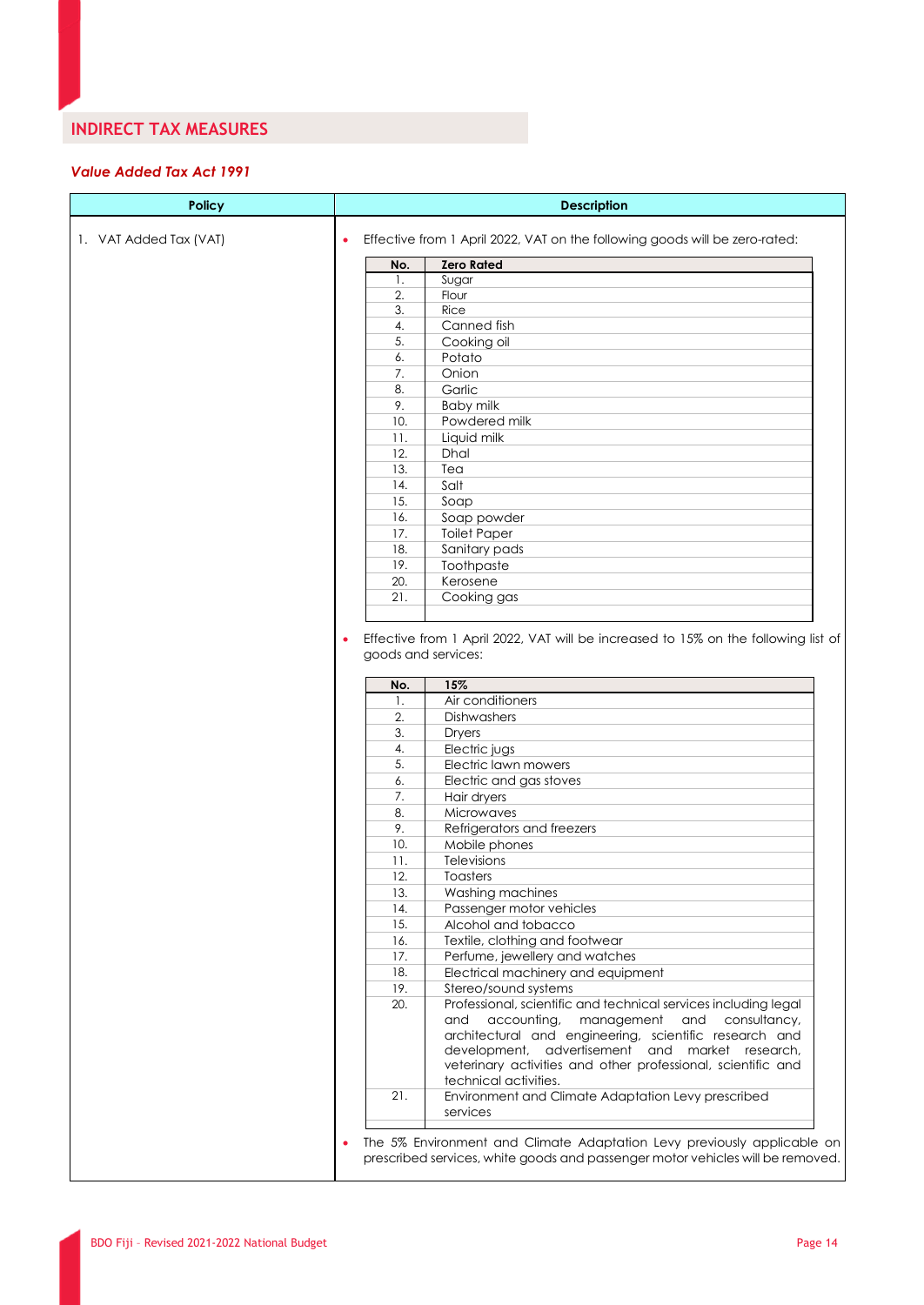# **INDIRECT TAX MEASURES (CONT'D)**

## *Customs Tariff Act 1986 – Fiscal Duty and Import Excise Changes*

The customs tariff measures are generally effective from 25 March 2022, unless legislated otherwise.

| <b>Policy</b>                                                   | <b>Description</b>                                                                                                                                        |
|-----------------------------------------------------------------|-----------------------------------------------------------------------------------------------------------------------------------------------------------|
| 1. Fuel                                                         | The fiscal duty on the importation of diesel will be reduced from 40 cents to 20<br>٠<br>cents per litre.                                                 |
|                                                                 | The fiscal duty on the importation of petrol (benzene) will be reduced from 66<br>cents to 46 cents per litre.                                            |
| 2. Passenger allowance for Gold Card<br><b>Taxpayers</b>        | Concession Code 218 will be amended to increase the allowance for<br>$\bullet$<br>accompanied luggage for Gold Card Taxpayers from \$2,000 to \$3,000.    |
| 3. Companies involved in milling and<br>processing of raw sugar | Concession Code 243 will be extended to include companies involved in milling<br>$\bullet$<br>and processing of raw sugar.                                |
|                                                                 | The duty concession will be available on the following:<br>٠                                                                                              |
|                                                                 | Approved factory upgrade and maintenance materials<br>(i)<br>Tramline & spares<br>(ii)<br>Mill parts<br>(iii)<br>Laboratory glassware & chemicals<br>(iv) |
|                                                                 | Sugar processing equipment<br>(v)                                                                                                                         |
| 4. Zip-lock bags                                                | The fiscal duty on zip-lock bags will be reduced from 32% to 5% and the import<br>$\bullet$<br>excise will be reduced from 15% to 0%.                     |
| 5. Lunch boxes                                                  | The fiscal duty on lunch boxes will be reduced from 32% to 5% and the import<br>$\bullet$<br>excise will be reduced from 15% to 0%.                       |
|                                                                 | This will only be applicable to lunch boxes with a thickness of 1.88mm or more,<br>٠<br>and is not manufactured locally.                                  |
| 6. Water bottles                                                | The fiscal duty on water bottles will be reduced from 32% to 5% and the import<br>$\bullet$<br>excise will be reduced from 15% to 0%.                     |
| 7. Wheelie bins                                                 | The fiscal duty on wheelie bins will be reduced from 32% to 5% and the import<br>$\bullet$<br>excise will be reduced from 15% to 0%.                      |
| 8. Meat patties and nuggets                                     | The fiscal duty on meat patties and nuggets will be reduced from 32% to 5%.<br>۰                                                                          |

## *Customs Act 1986*

| <b>Policy</b>                                            | <b>Description</b>                                                                                                                                                       |
|----------------------------------------------------------|--------------------------------------------------------------------------------------------------------------------------------------------------------------------------|
| 1. Commercial Standard Administrative                    | The requirement for a customs entry for commercial consignments below $$1,500$                                                                                           |
| Document                                                 | will be waived for the clothing and textile sector.                                                                                                                      |
| 2. Deferred payment for authorised<br>economic operators | The late payment penalty charged for failure to clear deferred duty by the due<br>date will be reduced from the current 25% to 15% for authorized economic<br>operators. |
| 3. Waiver of Euro 4 requirement on                       | The Euro 4 requirement will be waived on the importation of specialised vehicles                                                                                         |
| specialised vehicles                                     | used for mining and state-funded road projects.                                                                                                                          |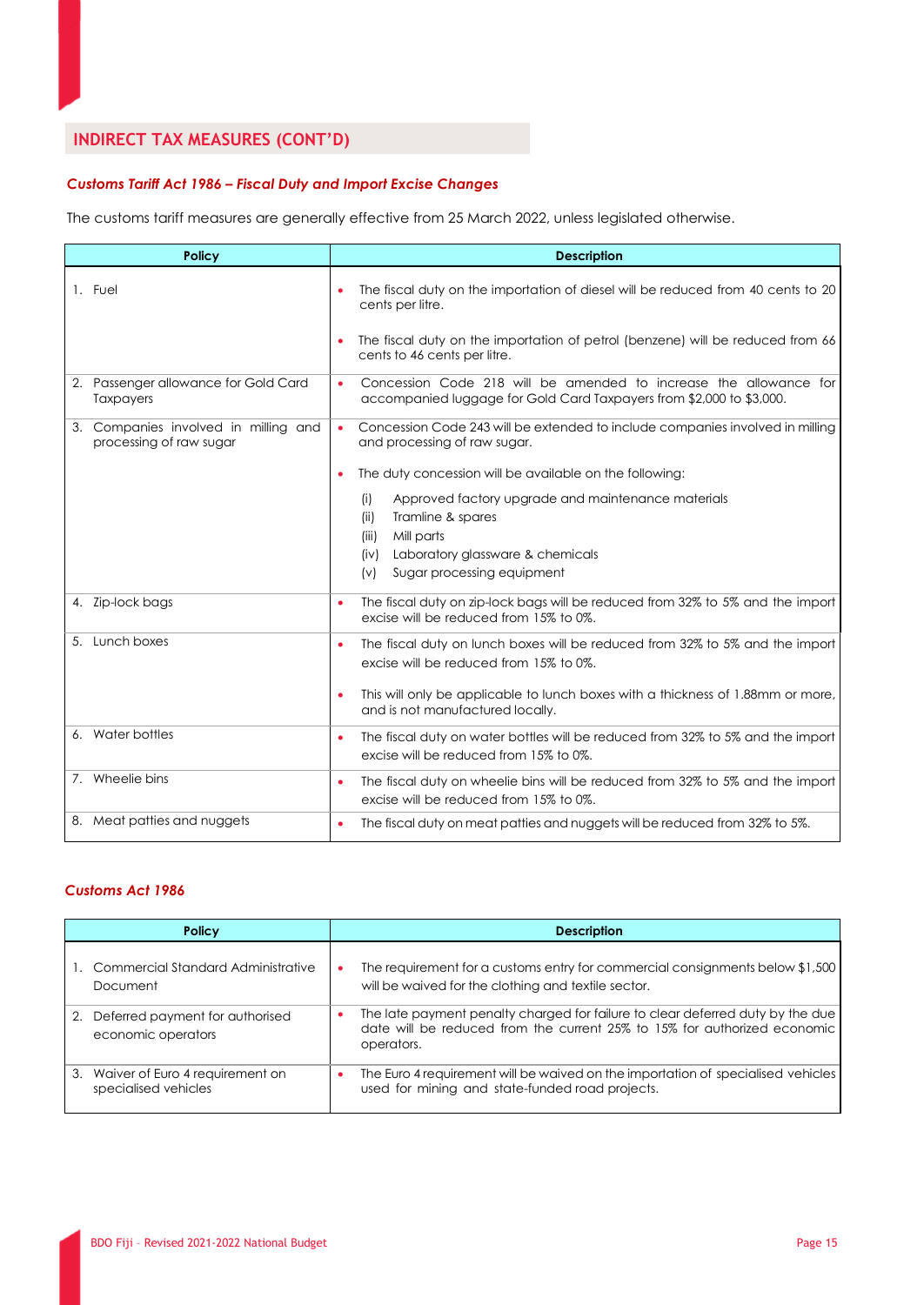## *Airport Departure Tax Act 1986*

| <b>Policy</b>                           | <b>Description</b>                                                                |
|-----------------------------------------|-----------------------------------------------------------------------------------|
| Increase in transit hours for departure | The transit time for passengers for the departure tax exemption will be increased |
| tax exemption                           | from 72 hours to 96 hours.                                                        |

## *Superyacht Charter Act 2010*

| <b>Policy</b>                   | <b>Description</b>                                                               |
|---------------------------------|----------------------------------------------------------------------------------|
| Superyacht Charter Fee and ECAL | The 5% ECAL on superyacht charters will be renamed as Superyacht Charter<br>Fee. |

## *Environment and Climate Adaptation Levy Act 2015*

| <b>Policy</b>                      | <b>Description</b>                                                           |
|------------------------------------|------------------------------------------------------------------------------|
| Environment and Climate Adaptation | ECAL on prescribed services, personal income, white goods, motor vehicles,   |
| Levv                               | superyacht charter and plastics will be removed effective from 1 April 2022. |

*Quote - My problem lies in reconciling my gross habits with my net income.*

- *Errol Flynn*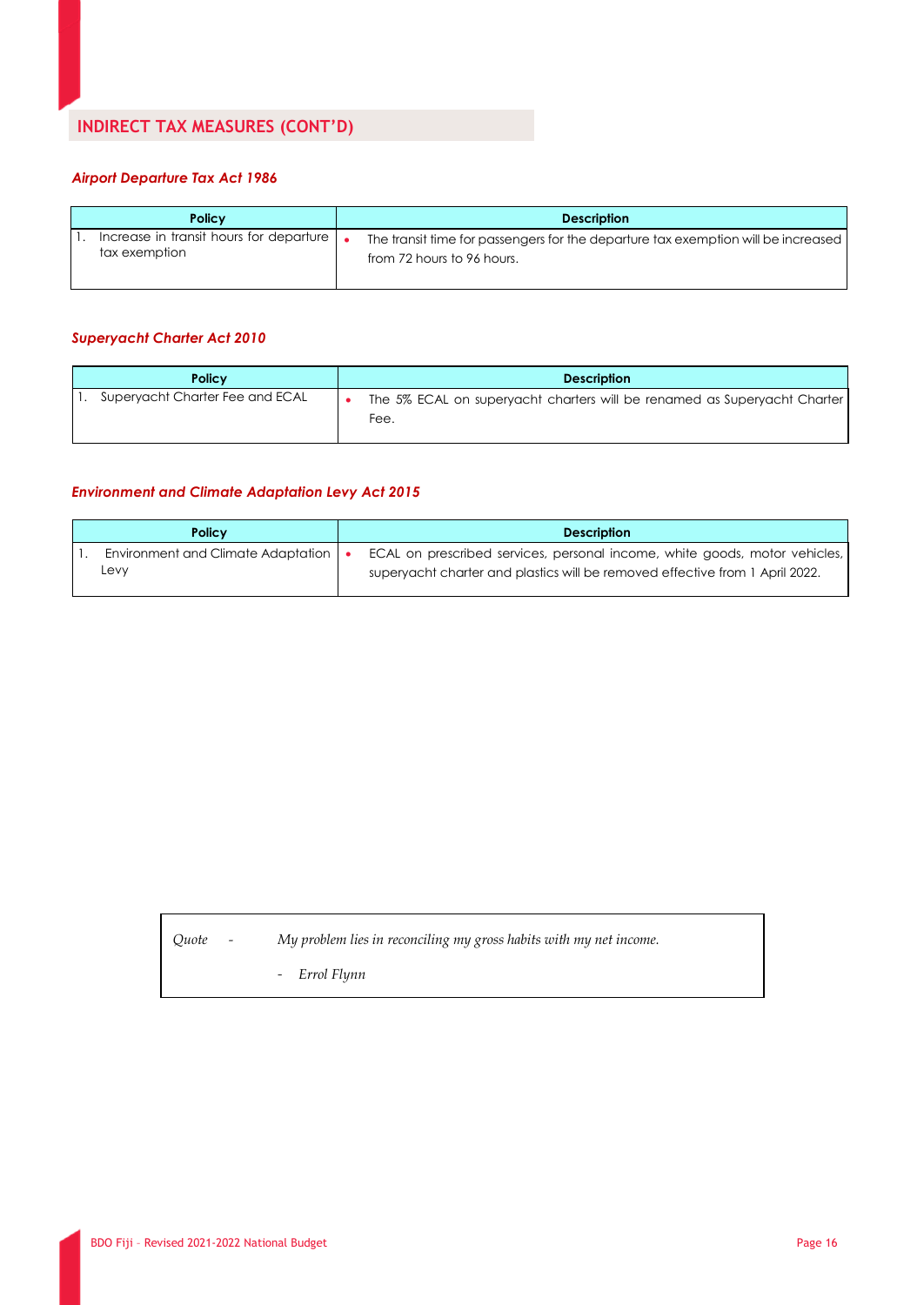## **GOVERNMENT'S FISCAL POSITION AND CASHFLOW**

#### *2021-2022 Fiscal Framework*

With total Government expenditure budgeted at around \$3,690.5 million in FY2021-2022 and revenues projected at \$2,085.1 million, the net deficit is set at around \$1,605.4 million or around 16.2 percent of GDP. Total gross financing, which is the sum of the net deficit and principal debt repayments, is around \$1.97 billion. The gross deficit will be financed through borrowings from multilateral and bilateral development partners, domestic market and cash holdings carried from this financial year.

Government has also lined up financing from a number of external bilateral and multilateral partners to finance the gross deficit. Apart from external funding sources, borrowing in the domestic market, Government cash holdings and planned quantitative easing measures by RBF will further supplement the overall gross financing needs.

The 2021-2022 budget framework and planned financing sources for the gross deficit is summarized below:

| <b>Particulars</b>                  | FJ \$m  |
|-------------------------------------|---------|
| Revenue                             | 2,085.1 |
| Tax Revenue                         | 1,597.6 |
| Non-Tax Revenue                     | 487.5   |
| <b>Expenditure</b>                  | 3,690.5 |
| <b>Net Deficit</b>                  | 1,605.4 |
| <b>Add Debt Repayments</b>          | 367.8   |
| <b>Gross Deficit</b>                | 1,973.2 |
| Financed by:                        |         |
| <b>World Bank</b>                   | 349.1   |
| <b>ADB</b>                          | 327.9   |
| <b>Bilateral</b>                    | 327.9   |
| EIB                                 | 15.7    |
| <b>Direct Payments</b>              | 90.7    |
| <b>Cash at Bank (Domestic)</b>      | 150.0   |
| Domestic Borrowing (bonds, T-bills) | 711.9   |
| <b>Total Available Financing</b>    | 1,973.2 |

*Quote - They call it a budget so you don't budge from it.*

- *Mike Figgis*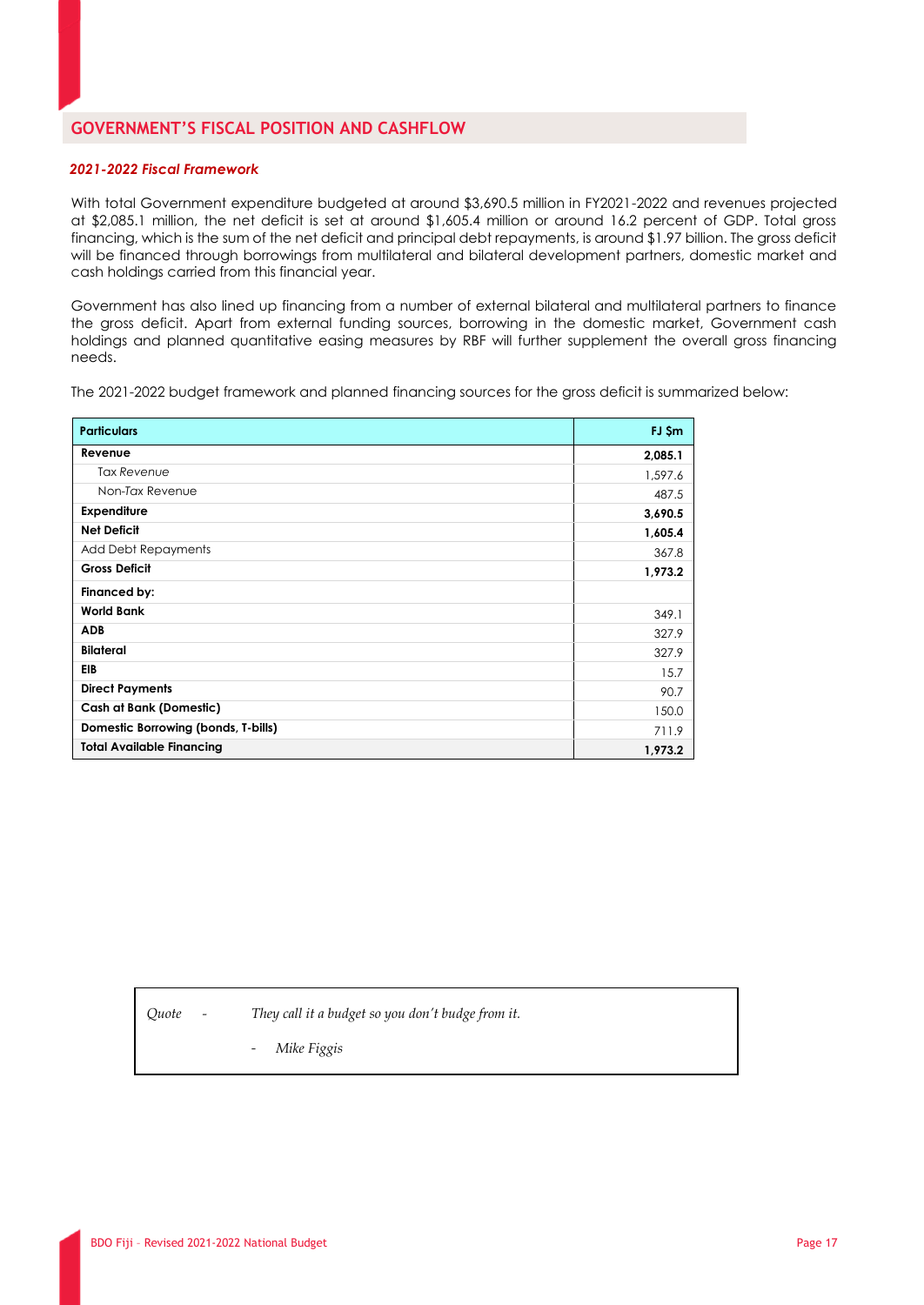# **GOVERNMENT'S FISCAL POSITION AND CASHFLOW (CONT'D)**

## *Government's Cashflow Statements*

The table below provides Government's revised Cashflow Statements for FY2020-2021 and FY2021-2022.

|                                                | 2020-2021<br>(Actual) | 2021-2022<br>(Budget)    | 2021-2022<br>(Revised Budget) |
|------------------------------------------------|-----------------------|--------------------------|-------------------------------|
| <b>Operating Receipts</b>                      |                       |                          |                               |
| <b>Direct Taxes</b>                            | 466.2                 | 457.2                    | 481.3                         |
| Indirect Taxes (excluding SEG 13 VAT)          | 918.5                 | 1.094.6                  | 1,182.5                       |
| - VAT (excluding SEG 13 VAT)                   | 415.2                 | 498.2                    | 588.7                         |
| - Customs Duties                               | 399.8                 | 459.4                    | 473.8                         |
| - Service Turnover Tax                         | 1.1                   |                          | 0.05                          |
| - Water Resource Tax                           | 72.0                  | 89.8                     | 86.4                          |
| - Departure Tax                                | 0.9                   | 10.2                     | 12.8                          |
| - Stamp Duty                                   | 7.9                   | $\overline{\phantom{a}}$ | 0.1                           |
| - Fish Levy                                    | $\overline{a}$        |                          |                               |
| - Telecommunication Levy                       | 0.8                   | 1.0                      | 1.0                           |
| - Environment and Climate Adaptation Levy      | 20.8                  | 35.9                     | 19.7                          |
| Fees, Fines, Charges & Penalties               | 123.7                 | 130.9                    | 135.4                         |
| Grants in Aid                                  | 283.8                 | 116.3                    | 214.2                         |
| Dividends from Investments                     | 51.3                  | 48.0                     | 58.7                          |
| Reimbursement & Recoveries                     | 24.3                  | 10.4                     | 83.8                          |
| Other Revenue & Surpluses                      | 28.6                  | 24.8                     | 28.0                          |
| <b>Total Operating Receipts</b>                | 1,896.3               | 1.882.1                  | 2,183.9                       |
| <b>Operating Payments</b>                      |                       |                          |                               |
| Personnel                                      | 928.5                 | 988.6                    | 984.1                         |
| <b>Transfer Payments</b>                       | 580.4                 | 646.5                    | 637.1                         |
| <b>Supplies and Consumables</b>                | 254.5                 | 252.5                    | 266.5                         |
| Purchase of Outputs                            | 55.3                  | 145.8                    | 136.5                         |
| Interest                                       | 363.2                 | 376.9                    | 370.3                         |
| <b>Other Operating Payments</b>                | 7.1                   | 13.2                     | 8.2                           |
| <b>Total Operating Payments</b>                | 2,189.0               | 2,423.5                  | 2,402.7                       |
|                                                |                       |                          |                               |
| <b>Net Cashflows from Operating Activities</b> | (292.6)               | (541.4)                  | (218.8)                       |
| As % of GDP                                    | $-3.0\%$              | $-5.5\%$                 | $-2.1%$                       |

*(Source: Ministry of Economy)*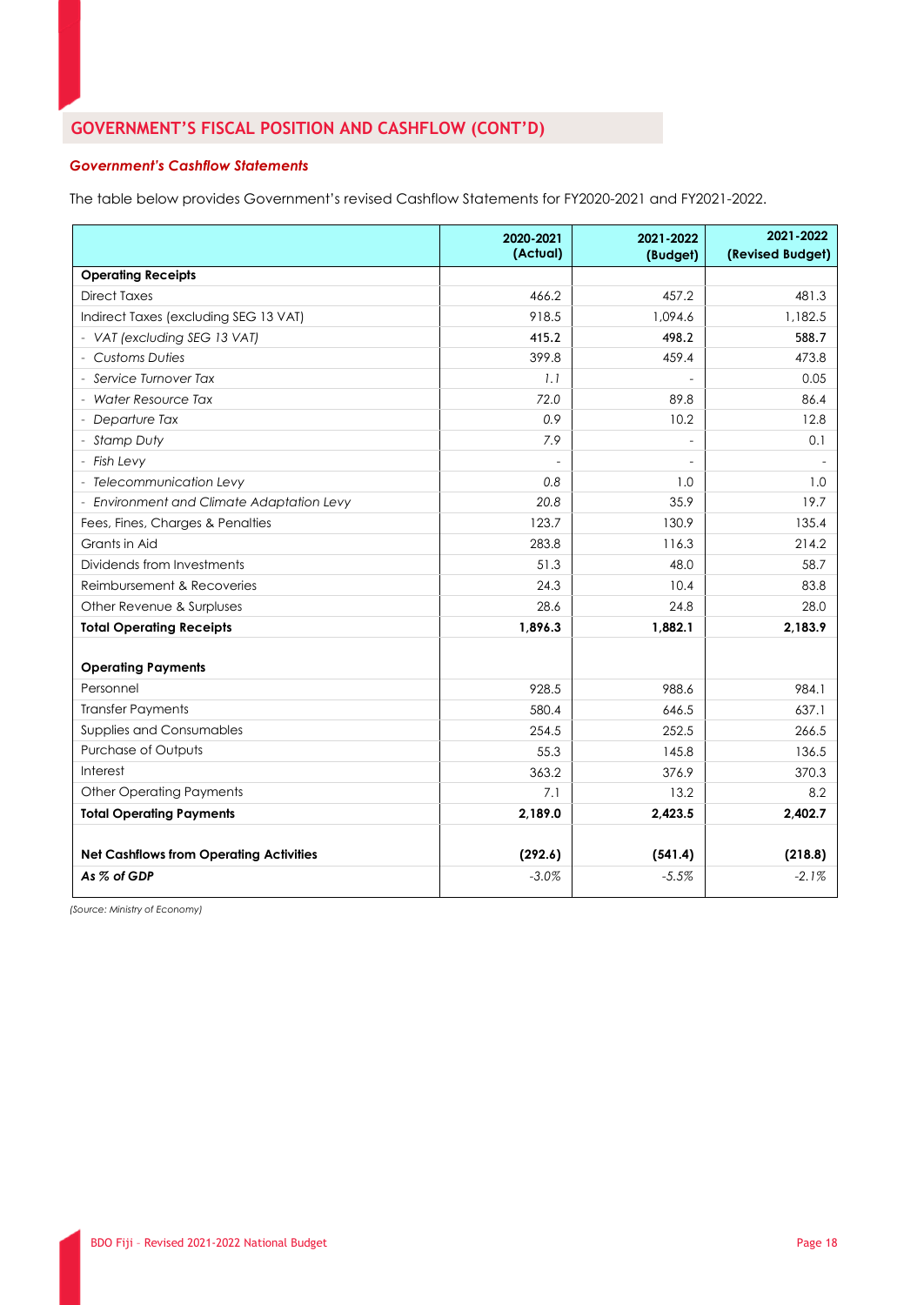## **GOVERNMENT'S FISCAL POSITION AND CASHFLOW (CONT'D)**

#### *Government's Cashflow Statements (Cont'd)*

|                                                | 2020-2021<br>(Actual)    | 2021-2022<br>(Budget) | 2021-2022<br>(Revised Budget) |
|------------------------------------------------|--------------------------|-----------------------|-------------------------------|
| <b>Investing Receipts</b>                      |                          |                       |                               |
| Sale of Government Assets                      | 210.5                    | 150.0                 | 14.9                          |
| Interest from Bank Balance                     | 2.1                      | 1.5                   | 1.2                           |
| Interest on term loans and advances            | 2.6                      | 2.6                   | 2.6                           |
| Return of Surplus Capital from Investment      | 3.5                      | 3.0                   | 3.9                           |
| Foreign Exchange Rate Gains                    | $\overline{\phantom{a}}$ | $\overline{a}$        |                               |
| <b>Total Investing Receipts</b>                | 218.7                    | 157.2                 | 22.6                          |
|                                                |                          |                       |                               |
| <b>Investing Payments</b>                      |                          |                       |                               |
| <b>Transfer Payments</b>                       | 853.4                    | 1.075.7               | 1,127.8                       |
| Purchase of Physical Non-Current Assets        | 120.0                    | 145.5                 | 137.9                         |
| <b>Total Investing Payments</b>                | 973.3                    | 1,221.2               | 1,265.7                       |
| <b>Net Cashflows from Investing Activities</b> | (754.7)                  | (1,064.1)             | (1, 243.1)                    |
| As % of GDP                                    | $-7.8%$                  | $-10.8%$              | $-12.1%$                      |
|                                                |                          |                       |                               |
| Net (Deficit)/Surplus                          | (1,047.3)                | (1,605.4)             | (1,462.0)                     |
| As % of GDP                                    | $-10.8%$                 | $-16.2%$              | $-14.2%$                      |
|                                                |                          |                       |                               |

*(Source: Ministry of Economy)*

| (SM)                        | 2020-2021<br>(Actual) | 2021-2022<br>(Budget) | 2021-2022<br>(Revised Budget) |
|-----------------------------|-----------------------|-----------------------|-------------------------------|
| Revenue                     | 2,143.0               | 2,085.1               | 2,253.1                       |
| as a % of GDP               | 22.1%                 | 21.1%                 | 21.9%                         |
| Tax Revenue                 | 1,412.6               | 1.597.6               | 1,710.5                       |
| Non-Tax Revenue             | 730.4                 | 487.5                 | 542.6                         |
| Expenditure                 | 3,190.3               | 3,690.5               | 3,715.1                       |
| as a % of GDP               | 32.9%                 | 37.3%                 | 36.1%                         |
| <b>Net Deficit</b>          | (1,047.3)             | (1,605.4)             | (1,462.0)                     |
| as a % of GDP               | $-10.8%$              | $-16.2%$              | $-14.2%$                      |
| Debt                        | 7,663.7               | 9,061.4               | 9,125.7                       |
| as a % of GDP               | 79.0%                 | 91.6%                 | 88.6%                         |
| <b>GDP</b> at Market Prices | 9,695.5               | 9,889.2               | 10,302.6                      |
|                             |                       |                       |                               |

*(Source: Ministry of Economy)*

- Based on the projected total revenue of \$2,253.1 million and total expenditure of \$3,715.1 million, the net deficit stands at \$1,462.0 million for the FY 2021-2022 Revised Budget, equivalent to 14.2 percent of GDP. The projected total gross deficit, which is the sum of the net deficit and principal debt repayments, is around \$1,809.5 million. The gross deficit will be financed through both domestic and external borrowings from multilateral and bilateral development partners. The financing details are provided in the FY 2021-2022 Revised Budget Estimates.
- Public debts is projected to increase to \$9,125.7 million, equivalent to 88.6 percent of GDP. This is lower than the earlier projected debt to GDP ratio of 91.6 percent, due to are lower than earlier anticipated fiscal deficit. Moving forward, with the projected growth in the economy and the plan reduction in the fiscal deficit levels, the debt to GDP ratio is expected to fall below 80 percent in the next 2 to 3 fiscal years.